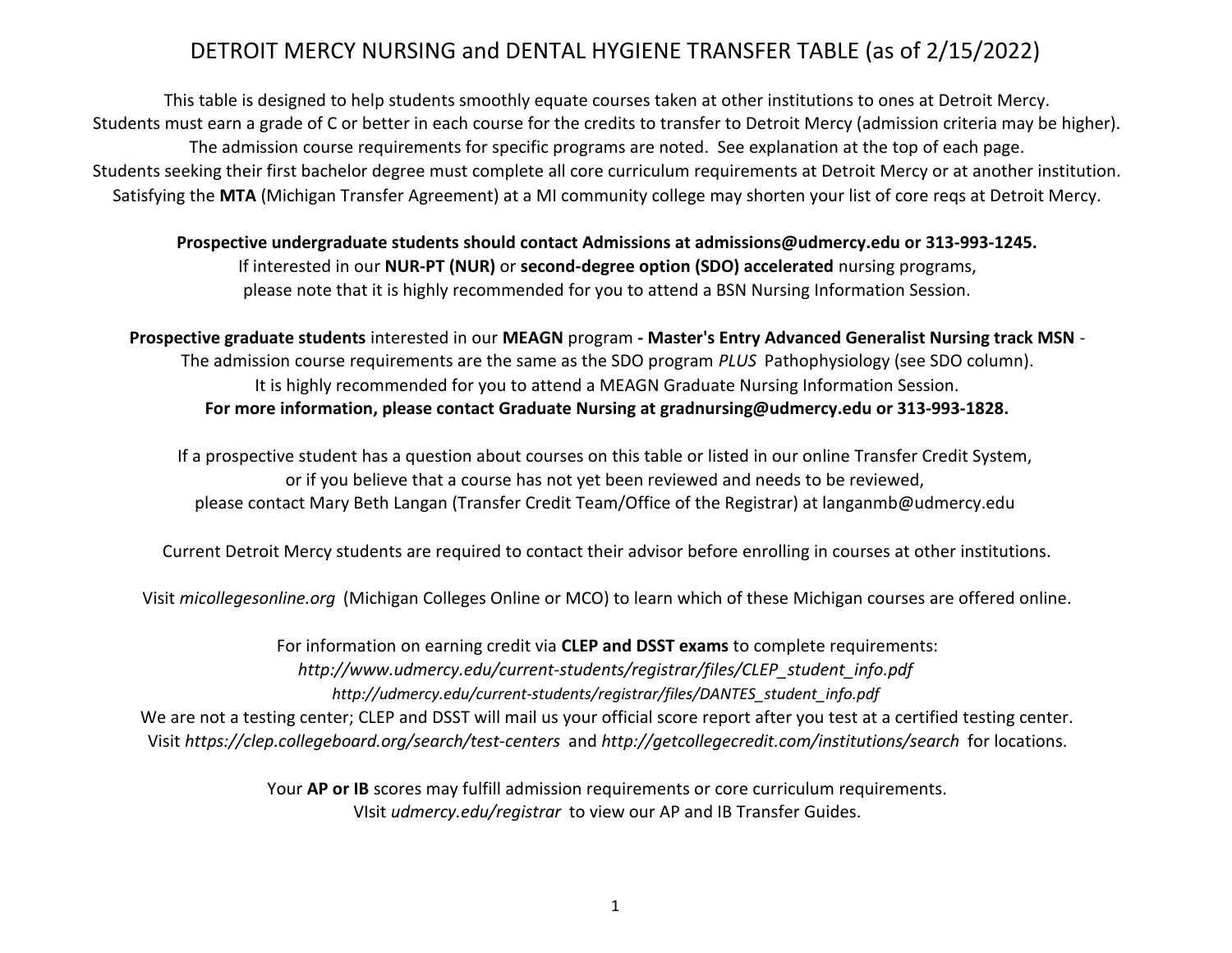NUR in column = admission requirement for the **NURSING** prelicensure program

SDO in column = admission requirement for the accelerated **SECOND DEGREE OPTION** and **MEAGN** prelicensure nursing programs DH in column = admission req for **DENTAL HYGIENE** clinical program *(plus may only have TWO outstanding \* core courses prior to starting; see DH advisor! )*

|                  |                             |            |                    |           | <b>Fulfills</b><br>core regs | <b>Albion College</b><br>1007 | <b>Aquinas College</b><br>1018 | Baker (as of Fall 2017)<br>N00790 | Baker (pre-Fall 2017)<br>N00790 | <b>Bowling Green</b><br>1069 |
|------------------|-----------------------------|------------|--------------------|-----------|------------------------------|-------------------------------|--------------------------------|-----------------------------------|---------------------------------|------------------------------|
|                  | <b>Detroit Mercy Course</b> |            |                    |           | for NUR &                    | albion.edu                    | aquinas.edu                    | baker.edu                         | baker.edu                       | bgsu.edu                     |
|                  |                             |            |                    |           | <b>DH</b>                    | $2$ -Aug-21                   | $2$ -Aug-21                    | $2$ -Aug-21                       | 2-Aug-21                        | 2-Aug-21                     |
| <b>BIO 2040</b>  | <b>Appl Nutrition</b>       | <b>NUR</b> | <b>SDO</b>         | <b>DH</b> | n/a                          | <b>KIN 240</b>                | KN 252                         | <b>HSC 2210</b>                   | HSC 221 or 103                  | FN 2070                      |
| BIO 2300/10      | $A+P I + Lab I$             | <b>NUR</b> | <b>SDO</b>         | <b>DH</b> | C1                           | KIN 211 + 369                 | BY 155 + 156                   | BIO 1210 + 1211                   | <b>SCI 101C</b>                 | <b>BIOL 3310</b>             |
| BIO 2320/30      | A+P II + Lab II             | <b>NUR</b> | <b>SDO</b>         | <b>DH</b> | C1                           |                               |                                | BIO 1220 + 1221                   | <b>SCI 102C</b>                 | <b>BIOL 3320</b>             |
| BIO 2410/20      | Microbio + Lab              | <b>NUR</b> | <b>SDO</b>         | <b>DH</b> | n/a                          | <b>BIOL 332</b>               | BY 231 or BYN 230              | BIO 2410 + 2411                   | <b>SCI 220A</b>                 | <b>BIOL 3130</b>             |
|                  | CHM 1040 GenOrgBio Chem NUR |            | <b>SDO</b>         | DH        | C <sub>1</sub>               | CHEM 121 + 211 +              | CY 140 (or old CY 156)         | none                              | none                            | <b>CHEM 1170</b>             |
|                  | CHM 1050 Intro Gen Chem     | n/a        | n/a                | DH        | only DH                      | 337                           | CY 100                         | CHM 2460                          | none                            |                              |
| CST 1010         | <b>Speech</b>               | $\ast$     | n/a                | DH        | A1                           | <b>COMM 241</b>               | <b>CN 205</b>                  | <b>SPK 2010</b>                   | <b>SPK 201</b>                  | <b>COMM 1020</b>             |
| <b>ENL 1310</b>  | <b>Acad Writing</b>         | <b>NUR</b> | SDO                | DH        | A2                           | <b>ENGL 203</b>               | GE 101                         | <b>ENG 1020</b>                   | <b>ENG 102</b>                  | <b>ENG 112</b>               |
| ETH 3580         | <b>Hith Care Ethics</b>     | <b>NUR</b> | SDO                | DH        | F <sub>1</sub>               | <b>PHIL 308</b>               | PH 244                         | <b>HSC 4210</b>                   | <b>HSC 402A</b>                 | <b>PHIL 2420</b>             |
| MTH 1010 Algebra |                             | <b>NUR</b> | SDO.               | $\ast$    | <b>B1</b>                    | MATH 100 or 120               | MS 101 or 111                  | MTH 1120                          | <b>MTH 112</b>                  | <b>MATH 1120</b>             |
|                  | NUR 3380 Pathophys          | n/a        | <b>MEAGN</b> $n/a$ |           | n/a                          | <b>BIOL 371</b>               | NUR 3380 via Det Mercy         | <b>BIO 2150</b>                   | <b>SCI 211</b>                  |                              |
| PHL 1000         | Intro Phil                  | $\ast$     | n/a                | $\ast$    | D <sub>1</sub>               | <b>PHIL 101</b>               | PH 101                         | none                              | none                            | <b>PHIL 1010</b>             |
| PYC 1000         | Intro Psych                 | <b>NUR</b> | <b>SDO</b>         | DH        | C <sub>2</sub>               | <b>PSYC 101</b>               | PG 100                         | PSY 1110                          | <b>PSY 111</b>                  | <b>PSYC 1010</b>             |
| PYC 2500         | Dev Psych                   | <b>NUR</b> | <b>SDO</b>         | n/a       | only NUR                     | <b>PSYC 254</b>               | PG 380 or 283+284              | <b>PSY 2210</b>                   | <b>PSY 221</b>                  | <b>PSYC 3100</b>             |
| SOC 1000         | Intro Sociology             | <b>NUR</b> | <b>SDO</b>         | DH        | C <sub>2</sub>               | A&S 101                       | SY 101                         | SOC 2010                          | SOC 201                         | SOC 1010                     |

| Religious Knowledge                                             | $\ast$ | n/a | $\ast$ | D <sub>2</sub>             | any RS 101-270                  | one TY from 120-370 or<br>WS 267                        | none           | none                            | <b>PHIL 2170</b>   |
|-----------------------------------------------------------------|--------|-----|--------|----------------------------|---------------------------------|---------------------------------------------------------|----------------|---------------------------------|--------------------|
| 2nd Religion (see above) or<br>2nd Philosophy                   |        | n/a |        | D <sub>3</sub>             | PHIL 102, 202, 206, 207,<br>211 | PH 160 218 231 238 245<br>248 251 315                   | none           | none                            | PHIL 1020, 1250    |
| <b>Historical Experience</b>                                    |        | n/a | $\ast$ | E <sub>1</sub>             | HIST 131, 132, 142, 150         | HY 101, 102, 162, 218,<br>221, 230, 260, 263            | HIS 3410, 3420 | HIS 201, 202, 321,<br>331A, 332 | HIST 2050, 2060    |
| Literary Experience                                             |        | n/a |        | <b>E2</b>                  | ENGL 151, 234                   | EH 115, 211, 212, 225,<br>273.274                       | LIT 3310       | ENG 221, LIT 331                |                    |
| Aesthetic Experience                                            |        | n/a |        | E <sub>3</sub>             | <b>COMM 325</b>                 | AT 111 150 151 161, MCHL 213<br>214 215. TE 100 123 141 | HUM 3610, 3650 | none                            | <b>MUCT 1250</b>   |
| <b>Cultural Diversity (options</b><br>listed or a foreign lang) | n/a    | n/a | $\ast$ | IT <sub>3</sub><br>only DH | A&S 105, COMM 313               | CN 301, GY 140, PS 331, 332,<br>SY 103, 207, TY 377     | SOC 3210       | SOC 321                         | ACS 2500, ENG 2120 |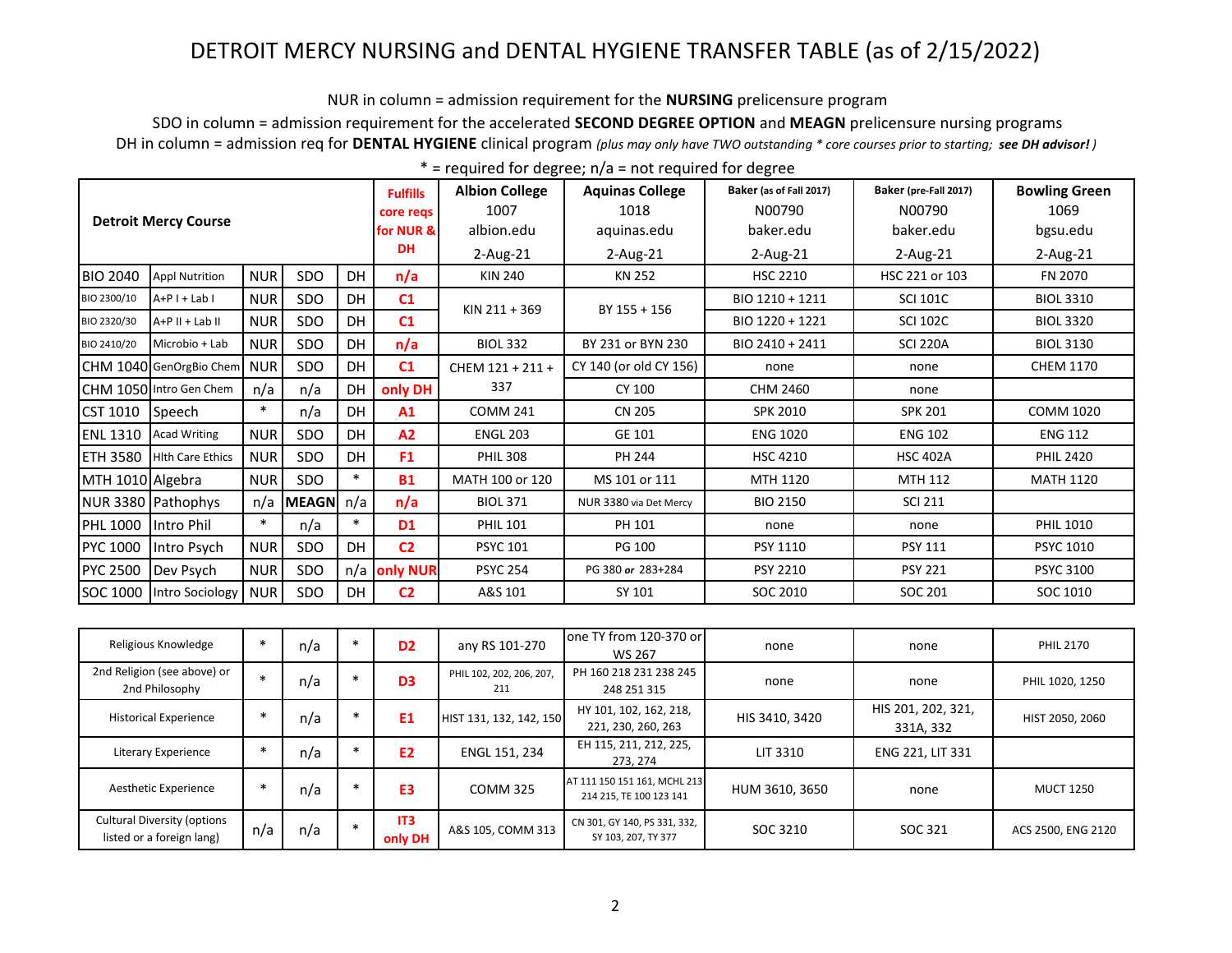NUR in column = admission requirement for the **NURSING** prelicensure program

SDO in column = admission requirement for the accelerated **SECOND DEGREE OPTION** and **MEAGN** prelicensure nursing programs

DH in column = admission req for **DENTAL HYGIENE** clinical program *(plus may only have TWO outstanding \* core courses prior to starting; see DH advisor! )*

|                                                                 |                                 |                |                             |                                | <b>Fulfills</b>                             | <b>Central Michigan</b>                                            | <b>Clovis CC</b>                         | <b>Cornerstone Univ</b>               | <b>Davenport Univ</b>                      | <b>Delta College</b>                       |
|-----------------------------------------------------------------|---------------------------------|----------------|-----------------------------|--------------------------------|---------------------------------------------|--------------------------------------------------------------------|------------------------------------------|---------------------------------------|--------------------------------------------|--------------------------------------------|
|                                                                 |                                 |                |                             |                                | core regs                                   | 1106                                                               | 4921<br>online                           | 1253                                  | 1183                                       | 1816                                       |
|                                                                 | <b>Detroit Mercy Course</b>     |                |                             |                                | for NUR &                                   | cmich.edu                                                          | clovis.edu                               | cornerstone.edu                       | davenport.edu                              | delta.edu                                  |
|                                                                 |                                 |                |                             |                                | <b>DH</b>                                   | 23-Sep-21                                                          | 22-Oct-21                                | 22-Feb-21                             | 1-Feb-22                                   | 2-Aug-21                                   |
| <b>BIO 2040</b>                                                 | <b>Appl Nutrition</b>           | <b>NUR</b>     | SDO                         | DH                             | n/a                                         | <b>FNS 370</b>                                                     | NUTR 2110 (was NSG 112)                  | <b>BIO 347</b>                        | <b>BIOL 310</b>                            | LW 222 or LWT 210                          |
| BIO 2300/10                                                     | $A+P I + Lab I$                 | <b>NUR</b>     | SDO                         | DH                             | C1                                          | HSC 214 + 215 OR                                                   | BIOL 2210C (was 211)                     | <b>BIO 241</b>                        | BIOL 221 + L + 222 + L                     | <b>BIO 152</b>                             |
| BIO 2320/30                                                     | A+P II + Lab II                 | <b>NUR</b>     | SDO                         | DH                             | C <sub>1</sub>                              | HSC 214 + BIO 392                                                  | BIOL 2225C (was 212)                     | <b>BIO 242</b>                        |                                            | <b>BIO 153</b>                             |
| BIO 2410/20                                                     | Microbio + Lab                  | <b>NUR</b>     | SDO                         | DH                             | n/a                                         | BIO 208 or 580                                                     | BIOL 2310C (was 222)                     | <b>BIO 352</b>                        | BIOL 211 + 211L                            | <b>BIO 203</b>                             |
|                                                                 | CHM 1040 GenOrgBio Chem NUR     |                | SDO                         | DH                             | C1                                          | CHM 120 + 342 + 421 OR<br>CHM 132+346+421                          | none                                     | CHM 110 or 212                        | <b>CHEM 150</b>                            | <b>CHM 221</b>                             |
|                                                                 | CHM 1050 Intro Gen Chem         | n/a            | n/a                         | DH                             | only DH                                     | CHM 120-see above                                                  | CHEM 1120C (was 113)                     |                                       |                                            |                                            |
| CST 1010                                                        | Speech                          | $\ast$         | n/a                         | DH                             | A1                                          | <b>COM 357</b>                                                     | may not take online                      | <b>COM 322</b>                        | <b>COMM 120</b>                            | <b>COM 112</b>                             |
| <b>ENL 1310</b>                                                 | <b>Acad Writing</b>             | <b>NUR</b>     | SDO                         | DH                             | A2                                          | <b>ENG 201</b>                                                     | ENGL 1120 (was 104)                      | <b>ENG 212</b>                        | none                                       | <b>ENG 112</b>                             |
| <b>ETH 3580</b>                                                 | <b>Hith Care Ethics</b>         | <b>NUR</b>     | SDO                         | DH                             | F <sub>1</sub>                              | <b>PHL 338</b>                                                     | none                                     | none                                  | <b>HLTH 230</b>                            | PHL 215 or 230                             |
| MTH 1010 Algebra                                                |                                 | <b>NUR</b>     | SDO                         | $\ast$                         | <b>B1</b>                                   | MTH 105 or 107                                                     | MATH 1215 (was 107)                      | MAT 108 or 121                        | <b>MATH 125</b>                            | MTH 119                                    |
|                                                                 | NUR 3380 Pathophys              | n/a            | <b>MEAGN</b>                | n/a                            | n/a                                         | <b>HSC 411</b>                                                     | <b>NSG 128</b>                           | <b>BIO 353</b>                        | <b>BIOL 131</b>                            | <b>BIO 280</b>                             |
| PHL 1000                                                        | Intro Phil                      | $\ast$         | n/a                         | $\ast$                         | <b>D1</b>                                   | <b>PHL 100</b>                                                     | PHIL 2230 (was 201)                      | none                                  | SOSC 231                                   | <b>PHL 211</b>                             |
| PYC 1000                                                        | Intro Psych                     | <b>NUR</b>     | SDO                         | DH                             | C <sub>2</sub>                              | PSY 100                                                            | PSYC 1110 (was PSY 101)                  | <b>PSY 111</b>                        | <b>PSYC 101</b>                            | <b>PSY 211</b>                             |
| PYC 2500                                                        | Dev Psych                       | <b>NUR</b>     | SDO                         | n/a                            | <b>only NUR</b>                             | PSY 220 or HDF 100                                                 | PSYC 2120 (was PSY 106)                  | <b>PSY 232</b>                        | none                                       | <b>PSY 227</b>                             |
| SOC 1000                                                        | Intro Sociology                 | <b>NUR</b>     | SDO                         | DH                             | C <sub>2</sub>                              | SOC 100                                                            | SOCI 1110 (was SOC 101)                  | SOC 111                               | <b>SOCY 101</b>                            | SOC 211                                    |
|                                                                 | Religion                        | $\ast$         | n/a                         | $\ast$                         | D <sub>2</sub>                              |                                                                    |                                          |                                       |                                            | IHU 234 IHU 245 LIT 246                    |
|                                                                 | 2nd Religion (see above) or 2nd |                |                             |                                |                                             | any REL OR ENG 365                                                 | RELG 1110-2230                           | any REL course                        | <b>SOSC 221</b>                            |                                            |
|                                                                 | Philosophy                      | $\ast$         | n/a                         | $\ast$                         | D <sub>3</sub>                              | PHL 105, 118, 140, 200,<br>205, 218, 225, 230, 286                 | none                                     | PHI 211, 213, 215, 311                | none                                       | PHL 205, 214, 225, 240                     |
| $\ast$<br>$\ast$<br><b>Historical Experience</b><br>n/a         |                                 | E <sub>1</sub> | HST 101, 102, 111, 112, 163 | HIST 1110, 1120, 1130,<br>1140 | HIS 113 114 221 222 321<br>332 343 345 362  | HIST 211, 212                                                      | HIS 111, 112, 214, 215,<br>217, 221, 222 |                                       |                                            |                                            |
| $\ast$<br><b>Literary Experience</b><br>n/a                     |                                 |                | $\ast$                      | <b>E2</b>                      | ENG 134, 329                                | ENGL 1410 2350 2360<br>2370 2380 2610 2630                         | <b>ENG 223</b>                           |                                       | LIT 219-223, 228, 229, 241,<br>242, 278    |                                            |
| $\ast$<br>Aesthetic Experience                                  |                                 | n/a            | $\ast$                      | E3                             | ART 126, ENG 325, 326, TAI<br>175, 182, 380 | ARTH 1110, 2110, 2120,<br>HUMN 1110, 2110, MUSC<br>1130. THEA 1110 | HUM 311, MUS 221, 222,<br>225            | <b>HUMN 101</b>                       | ART 105, 151, MUS 111, PHL<br>255, COM 215 |                                            |
| <b>Cultural Diversity (options</b><br>listed or a foreign lang) |                                 | n/a            | n/a                         | $\ast$                         | IT3<br>only DH                              | ANT 170, COM 195,<br>HST 292, PSC 340                              | ANTH 1140, PSYC 2330                     | COM 311, CMI 223, HIS 114,<br>SSC 161 | SOSC 201                                   | COM 245, GEO 113, 255, LIT<br>285, SOC 231 |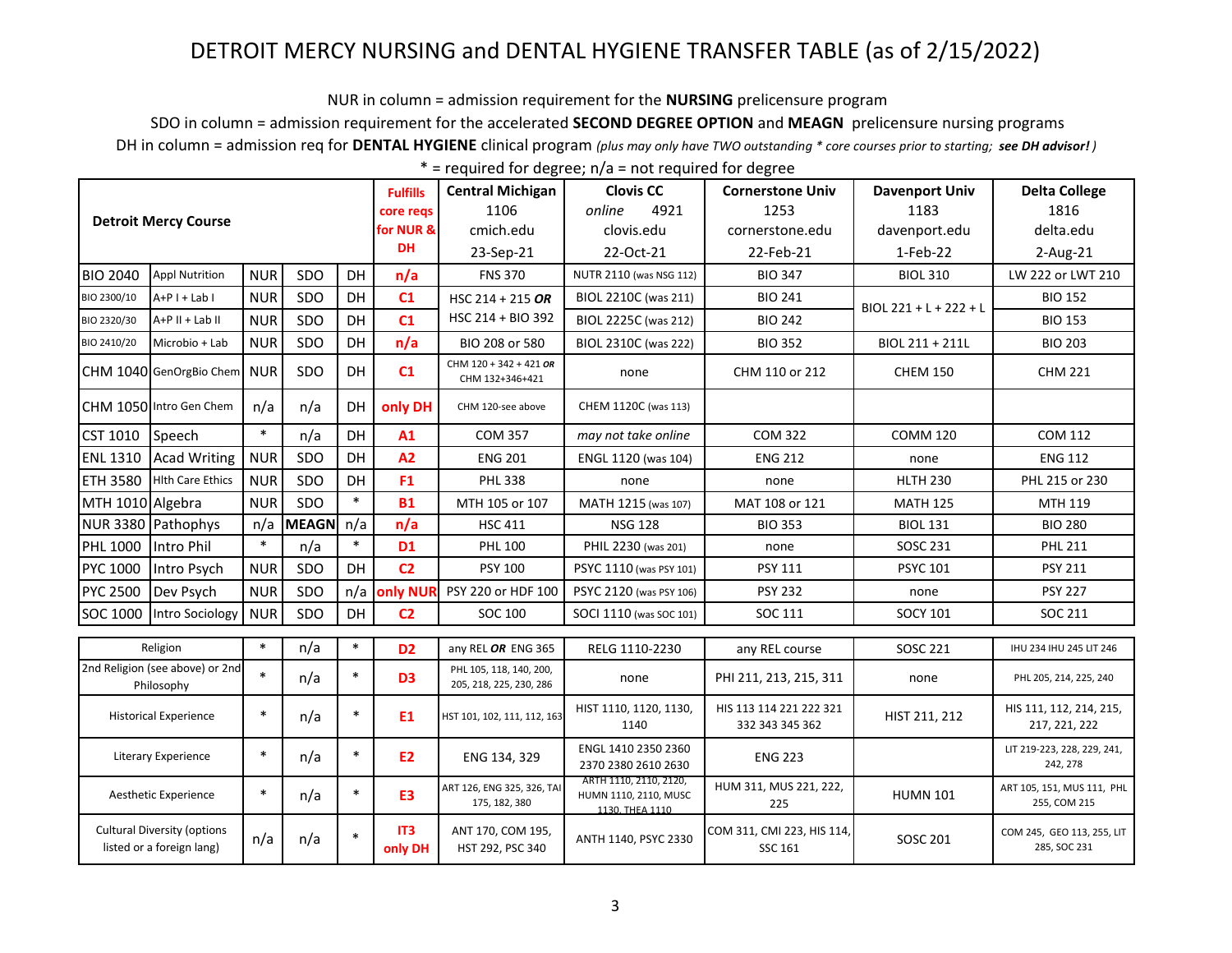NUR in column = admission requirement for the NURSING prelicensure program

SDO in column = admission requirement for the accelerated SECOND DEGREE OPTION and MEAGN prelicensure nursing programs

DH in column = admission req for DENTAL HYGIENE clinical program (plus may only have TWO outstanding \* core courses prior to starting; see DH advisor!)

| $*$ = required for degree; $n/a$ = not required for degree |  |  |
|------------------------------------------------------------|--|--|
|                                                            |  |  |

|                              | <b>Detroit Mercy Course</b>                                     |            |              |           |                            | <b>Eastern Michigan</b><br>1201<br>emich.edu | <b>Ferris State</b><br>1222<br>ferris.edu           | <b>Geneva (Portage Learning)</b><br>2273<br>portagelearning.com | <b>Grand Rapids CC</b><br>1254<br>grcc.edu                 | <b>Grand Valley State</b><br>1258<br>gvsu.edu |
|------------------------------|-----------------------------------------------------------------|------------|--------------|-----------|----------------------------|----------------------------------------------|-----------------------------------------------------|-----------------------------------------------------------------|------------------------------------------------------------|-----------------------------------------------|
|                              |                                                                 |            |              |           | <b>DH</b>                  | 23-Sep-21                                    | $7$ -Jan- $21$                                      | 22-Mar-21                                                       | $2$ -Aug-21                                                | 23-Sep-21                                     |
| <b>BIO 2040</b>              | Appl Nutrition                                                  | <b>NUR</b> | SDO          | <b>DH</b> | n/a                        | DTC 101, 202, 203 or 204                     | PUBH320 COHP160 or BIOL310                          | <b>BIOD 121</b>                                                 | GH 200 or CA 250                                           | BMS 105 or 305                                |
| BIO 2300/10                  | $A+P I + Lab I$                                                 | <b>NUR</b> | SDO          | <b>DH</b> | C1                         | <b>BIO 251</b>                               | <b>BIOL 205</b>                                     | <b>BIOD 151</b>                                                 | <b>BI 121</b>                                              | BMS 250 + 251                                 |
| BIO 2320/30                  | $A+P II + Lab II$                                               | <b>NUR</b> | SDO          | DH        | C1                         | <b>BIO 252</b>                               |                                                     | <b>BIOD 152</b>                                                 | <b>BI 122</b>                                              | (or BMS 208+290+291+309)                      |
| BIO 2410/20                  | Microbio + Lab                                                  | <b>NUR</b> | SDO          | DH        | n/a                        | <b>BIO 328</b>                               | BIOL 386 (or 108)                                   | <b>BIOD 171</b>                                                 | <b>BI 127</b>                                              | BMS 212 + 213                                 |
|                              | CHM 1040 GenOrgBio Chem                                         | <b>NUR</b> | SDO          | <b>DH</b> | C1                         | <b>CHEM 120</b>                              | <b>CHEM 124</b>                                     | CHEM 108, 121 or 210                                            | CHM 210 (or 230)                                           | <b>CHM 230</b>                                |
|                              | CHM 1050 Intro Gen Chem                                         | n/a        | n/a          | DH        | only DH                    | <b>CHEM 117</b>                              | <b>CHEM 103</b>                                     | <b>CHEM 103</b>                                                 | <b>CHM 100</b>                                             | <b>CHM 109</b>                                |
| <b>CST 1010</b>              | Speech                                                          | $\ast$     | n/a          | DH        | A1                         | CTAC 124 or 224                              | <b>COMM 121</b>                                     | none                                                            | <b>COM 131</b>                                             | <b>COM 201</b>                                |
| <b>ENL 1310</b>              | <b>Acad Writing</b>                                             | <b>NUR</b> | SDO          | DH        | A2                         | ENGL or WRTG 121                             | <b>ENGL 250</b>                                     | none                                                            | <b>EN 102</b>                                              | <b>WRT 150</b>                                |
| <b>ETH 3580</b>              | <b>Hith Care Ethics</b>                                         | <b>NUR</b> | SDO          | DH        | F <sub>1</sub>             | PHIL 223 or HLAD 308                         | PHIL 220 or 320                                     | <b>PHIL 120</b>                                                 | PL 206                                                     | <b>BIO 328</b>                                |
| MTH 1010 Algebra             |                                                                 | <b>NUR</b> | SDO          | $\ast$    | <b>B1</b>                  | MATH 104 or 105                              | <b>MATH 115</b>                                     | <b>MATH 101</b>                                                 | MA 107                                                     | MTH 110                                       |
|                              | NUR 3380 Pathophys                                              | n/a        | <b>MEAGN</b> | n/a       | n/a                        | <b>NUR 260</b>                               | <b>BIOL 300 or NURS 264</b>                         | <b>NURS 231</b>                                                 | <b>BI 240</b>                                              | <b>BMS 310</b>                                |
| <b>PHL 1000</b>              | Intro Phil                                                      | $\ast$     | n/a          | $\ast$    | <b>D1</b>                  | <b>PHIL 100</b>                              | <b>PHIL 115</b>                                     | none                                                            | PL 201                                                     | <b>PHI 101</b>                                |
| PYC 1000                     | Intro Psych                                                     | <b>NUR</b> | SDO          | <b>DH</b> | C <sub>2</sub>             | <b>PSY 101</b>                               | <b>PSYC 150</b>                                     | <b>PSYC 101</b>                                                 | PY 201                                                     | PSY 101                                       |
| <b>PYC 2500</b>              | Dev Psych                                                       | <b>NUR</b> | SDO          | n/a       | only NUR                   | EDPS 225 (or 325)                            | <b>PSYC 226</b>                                     | <b>PSYC 140</b>                                                 | PY 232                                                     | PSY 324 or 364                                |
| SOC 1000                     | Intro Sociology                                                 | <b>NUR</b> | SDO          | DH        | C <sub>2</sub>             | <b>SOCL 105</b>                              | <b>SOCY 121</b>                                     | <b>SOCI 180</b>                                                 | SO 251                                                     | SOC 101 (formerly 201)                        |
|                              |                                                                 |            |              |           |                            |                                              |                                                     |                                                                 |                                                            |                                               |
|                              | Religion                                                        | $\ast$     | n/a          | $\ast$    | D <sub>2</sub>             | HIST 100 201 303 304 306<br>307              | RELG 215 325 326 425                                | <b>HUMN 160</b>                                                 | HU 281                                                     | <b>ANT 315</b>                                |
|                              | 2nd Religion (see above) or 2nd<br>Philosophy                   | $\ast$     | n/a          | $\ast$    | D <sub>3</sub>             | PHIL 110, 120,<br>181-215, 225-470           | PHIL 203 204 217 218                                | none                                                            | PL 207, 212                                                | CLA 315 PHI 203 210 220<br>230 240 300        |
| <b>Historical Experience</b> |                                                                 | $\ast$     | n/a          | $\ast$    | E <sub>1</sub>             | HIST 101, 106, 123,<br>124, 315, 356, 457    | HIST 121, 122, 151, 152,<br>201, 211, 212, 251, 255 | none                                                            | HS 101, 102, 249, 250,<br>251                              | HST 101 102 103 203 205<br>206 314 350        |
| <b>Literary Experience</b>   |                                                                 | $\ast$     | n/a          | $\ast$    | E <sub>2</sub>             | LITR 100 101 102 103<br>160                  | LITR 150 202 231 323                                | none                                                            | EN 233, 235, 237, 271                                      | ENG 231, 232, 320, 330                        |
| Aesthetic Experience         |                                                                 | $\ast$     | n/a          | $\ast$    | E <sub>3</sub>             | ARTH 100, 161, ARTS<br>101, CTAR 150L, 158   | ARTH 111, 310, THTR 222                             | none                                                            | AT 105, 106, 270, 271, HU 204<br>MUS 251, 252, TH 245, 248 | ART 101, CTH 101, MUS<br>100, PHI 220         |
|                              | <b>Cultural Diversity (options</b><br>listed or a foreign lang) | n/a        | n/a          | $\ast$    | IT <sub>3</sub><br>only DH | ANTH 135, GEOG 110,<br>HIST 110, 335         | ANTH 122, COMM 365,<br>GEOG 100, HIST 360           | none                                                            | AN 210, CD 116, COM 236, EN<br>270, GE 135, HS 121         | HST 204, PSY 316                              |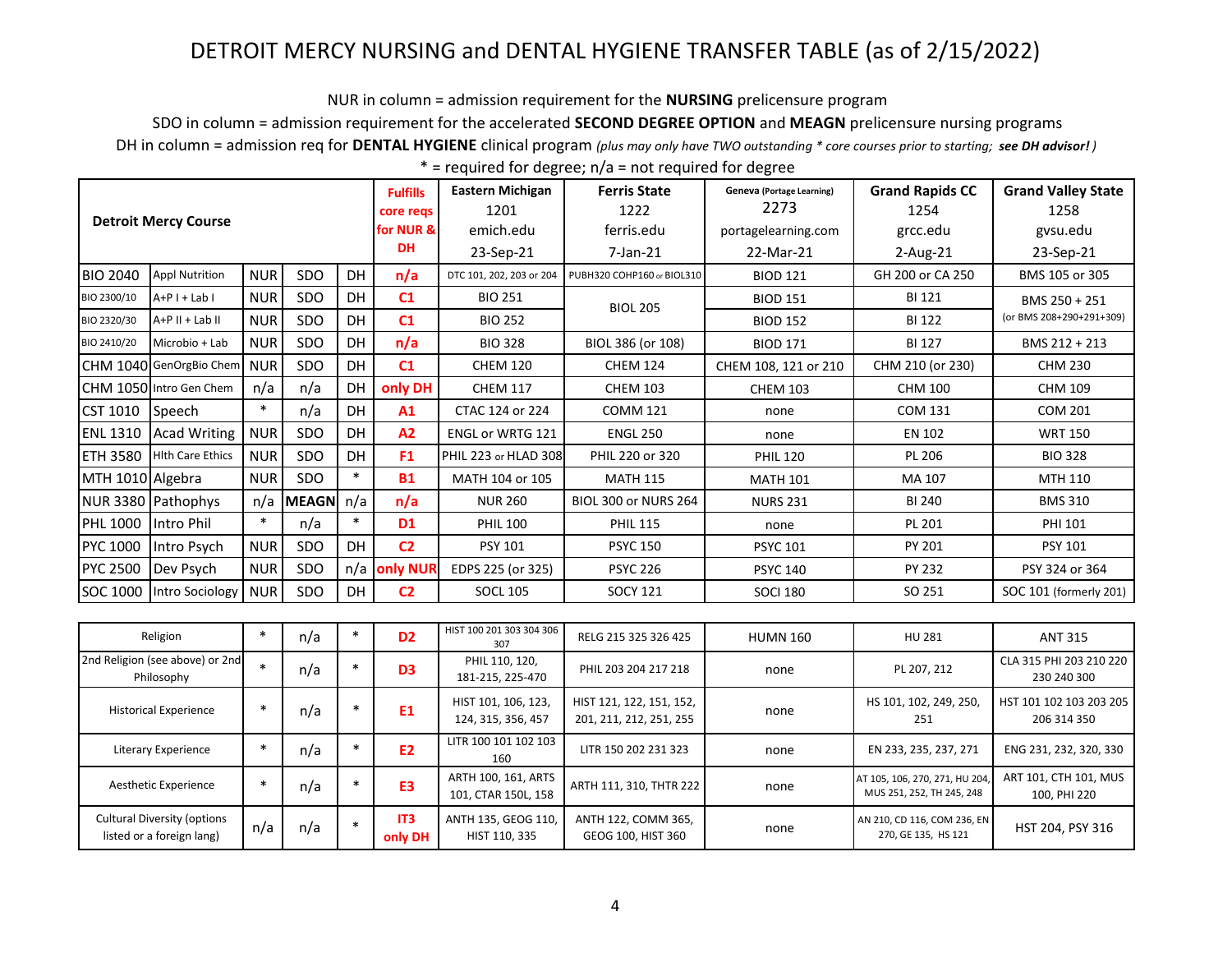NUR in column = admission requirement for the **NURSING** prelicensure program

SDO in column = admission requirement for the accelerated **SECOND DEGREE OPTION** and **MEAGN** prelicensure nursing programs

DH in column = admission req for **DENTAL HYGIENE** clinical program *(plus may only have TWO outstanding \* core courses prior to starting; see DH advisor! )*

|                                                                 |                                               |            |              |        | <b>Fulfills</b>            | <b>Henry Ford Coll</b>                                              | <b>Hope College</b>                       | <b>Jackson College</b>                         | <b>Kalamazoo Valley</b>                                | <b>Kellogg CC</b>                         |
|-----------------------------------------------------------------|-----------------------------------------------|------------|--------------|--------|----------------------------|---------------------------------------------------------------------|-------------------------------------------|------------------------------------------------|--------------------------------------------------------|-------------------------------------------|
|                                                                 | <b>Detroit Mercy Course</b>                   |            |              |        | core regs                  | 1293                                                                | 1301                                      | 1340                                           | 1378                                                   | 1375                                      |
|                                                                 |                                               |            |              |        | for NUR &                  | hfcc.edu                                                            | hope.edu                                  | jccmi.edu                                      | kvcc.edu                                               | kellogg.cc.mi.us                          |
|                                                                 |                                               |            |              |        | <b>DH</b>                  | 2-Aug-21                                                            | 8-Jan-21                                  | 1-Feb-22                                       | 22-Feb-21                                              | 22-Feb-21                                 |
| <b>BIO 2040</b>                                                 | <b>Appl Nutrition</b>                         | <b>NUR</b> | SDO          | DH     | n/a                        | HPE 153 or 253                                                      | <b>KIN 208</b>                            | NRS or MOA 145                                 | NUT 130 or WPE 130                                     | none                                      |
| BIO 2300/10                                                     | $A+P I + Lab I$                               | <b>NUR</b> | SDO          | DH     | C1                         | <b>BIO 233</b>                                                      | KIN 200 + BIOL 221                        | BIO 253 + 254 OR                               | none                                                   | BIOL 201 + 202                            |
| BIO 2320/30                                                     | $A+P II + Lab II$                             | <b>NUR</b> | SDO          | DH     | C1                         | <b>BIO 234</b>                                                      | OR BIOL 221 + 222                         | <b>BIO 155</b>                                 | none                                                   |                                           |
| BIO 2410/20                                                     | Microbio + Lab                                | <b>NUR</b> | SDO          | DH     | n/a                        | BIO 135 or 251                                                      | BIOL 231 or 301                           | <b>BIO 220</b>                                 | <b>BIO 130</b>                                         | <b>BIOL 205</b>                           |
|                                                                 | CHM 1040 GenOrgBio Chem                       | <b>NUR</b> | SDO          | DH     | C1                         | <b>CHEM 132</b>                                                     | <b>CHEM 103</b>                           | <b>CEM 132</b>                                 | none                                                   | <b>CHEM 210</b>                           |
|                                                                 | CHM 1050 Intro Gen Chem                       | n/a        | n/a          | DH     | only DH                    | CHEM 111 or 131                                                     | <b>CHEM 101</b>                           | <b>CEM 131</b>                                 | <b>CHM 100</b>                                         | <b>CHEM 100</b>                           |
| <b>CST 1010</b>                                                 | Speech                                        | $\ast$     | n/a          | DH     | A1                         | <b>SPC 131</b>                                                      | <b>COMM 140</b>                           | <b>COM 231</b>                                 | <b>COM 101</b>                                         | <b>COMM 207</b>                           |
| <b>ENL 1310</b>                                                 | <b>Acad Writing</b>                           | <b>NUR</b> | SDO          | DH     | A2                         | <b>ENG 132</b>                                                      | <b>ENGL 213</b>                           | <b>ENG 132</b>                                 | <b>ENG 160</b>                                         | <b>ENGL 152</b>                           |
| <b>ETH 3580</b>                                                 | <b>Hith Care Ethics</b>                       | <b>NUR</b> | SDO          | DH     | F <sub>1</sub>             | none                                                                | none                                      | none                                           | none                                                   | none                                      |
| MTH 1010 Algebra                                                |                                               | <b>NUR</b> | SDO          | $\ast$ | <b>B1</b>                  | <b>MATH 110</b>                                                     | MA 123                                    | <b>MAT 131</b>                                 | MATH 116 or 150                                        | MATH 118 or 125                           |
|                                                                 | NUR 3380 Pathophys                            | n/a        | <b>MEAGN</b> | n/a    | n/a                        | <b>NSG 285</b>                                                      | <b>NURS 320</b>                           | NRS 217 + 218                                  | none                                                   | none                                      |
| PHL 1000                                                        | Intro Phil                                    | $\ast$     | n/a          | $\ast$ | D <sub>1</sub>             | PHIL 130 preferred but<br>137 acceptable                            | none                                      | <b>PHL 231</b>                                 | <b>PHI 201</b>                                         | <b>PHIL 201</b>                           |
| <b>PYC 1000</b>                                                 | Intro Psych                                   | <b>NUR</b> | SDO          | DH     | C <sub>2</sub>             | PSY 131                                                             | PSY 100                                   | PSY 140                                        | <b>PSY 150</b>                                         | <b>PSYC 201</b>                           |
| <b>PYC 2500</b>                                                 | Dev Psych                                     | <b>NUR</b> | SDO          | n/a    | only NUR                   | <b>PSY 253</b>                                                      | <b>PSY 230</b>                            | <b>PSY 252</b>                                 | <b>PSY 160</b>                                         | <b>PSYC 220</b>                           |
| SOC 1000                                                        | Intro Sociology                               | <b>NUR</b> | SDO          | DH     | C <sub>2</sub>             | SOC 131                                                             | SOC 101                                   | SOC 231                                        | SOC 102                                                | <b>SOCI 201</b>                           |
|                                                                 | Religion                                      | $\ast$     | n/a          | $\ast$ | D <sub>2</sub>             | WR 130, 131, 232, 233,<br>236, 239, 240                             | any REL course                            | <b>PHL 243</b>                                 | PHI 209, 210, 211,<br>HUM 207, 208                     | PHIL 230, 240, 260                        |
|                                                                 | 2nd Religion (see above) or 2nd<br>Philosophy | $\ast$     | n/a          | $\ast$ | D <sub>3</sub>             | PHIL 133, 135                                                       | PHIL 195, 200, 201,<br>230, 231, 232, 233 | <b>PHL 232</b>                                 | PHI 100, 106, 204                                      | choose a 2nd religion                     |
| <b>Historical Experience</b>                                    |                                               | $\ast$     | n/a          | $\ast$ | E <sub>1</sub>             | HIST 111, 112, 151,<br>152, 225, 239, 255                           | HIST 131, 160, 161, 242                   | HIS 120, 131, 231, 232                         | HRY 100, 102, 103, 210,<br>240, 260                    | HIST 103, 104, 151, 152,<br>240, 250, 260 |
| <b>Literary Experience</b>                                      |                                               | $\ast$     | n/a          | $\ast$ | <b>E2</b>                  | ENG 231, 232, 233, 235,<br>237, 239, 241, 248                       |                                           | ENG 246, 247, 249                              | ENG 201, 202, 203, 204,<br>205, 207, 208               | LITE 105, 240                             |
|                                                                 | Aesthetic Experience                          | $\ast$     | n/a          | $\ast$ | E <sub>3</sub>             | ART 121, 135 HUM 101<br>MUS 130, 133 THEA 131,<br>132 TCM 132       | ART 111, 231, 232, MUS<br>101, 104, 105   | ART 111, ENG 210, HUM<br>131, MUS 130, THR 116 | ART 220, 221, HUM 101,<br>MUS 101, 102                 | ART 211-213 LITE 216<br>MUSI 211 THEA 121 |
| <b>Cultural Diversity (options</b><br>listed or a foreign lang) |                                               | n/a        | n/a          | $\ast$ | IT <sub>3</sub><br>only DH | ANTH 131, 151, 152, GEOG<br>132, HIST 113, 257, PSY<br>161, SOC 251 | MUS 104, SOC 151                          | ANT 131, PSY 290                               | COM 223, ENG 230, HRY<br>252, PSY 170, SOC 201,<br>261 | HIST 201, 202, 240, POSC<br>210, PSYC 270 |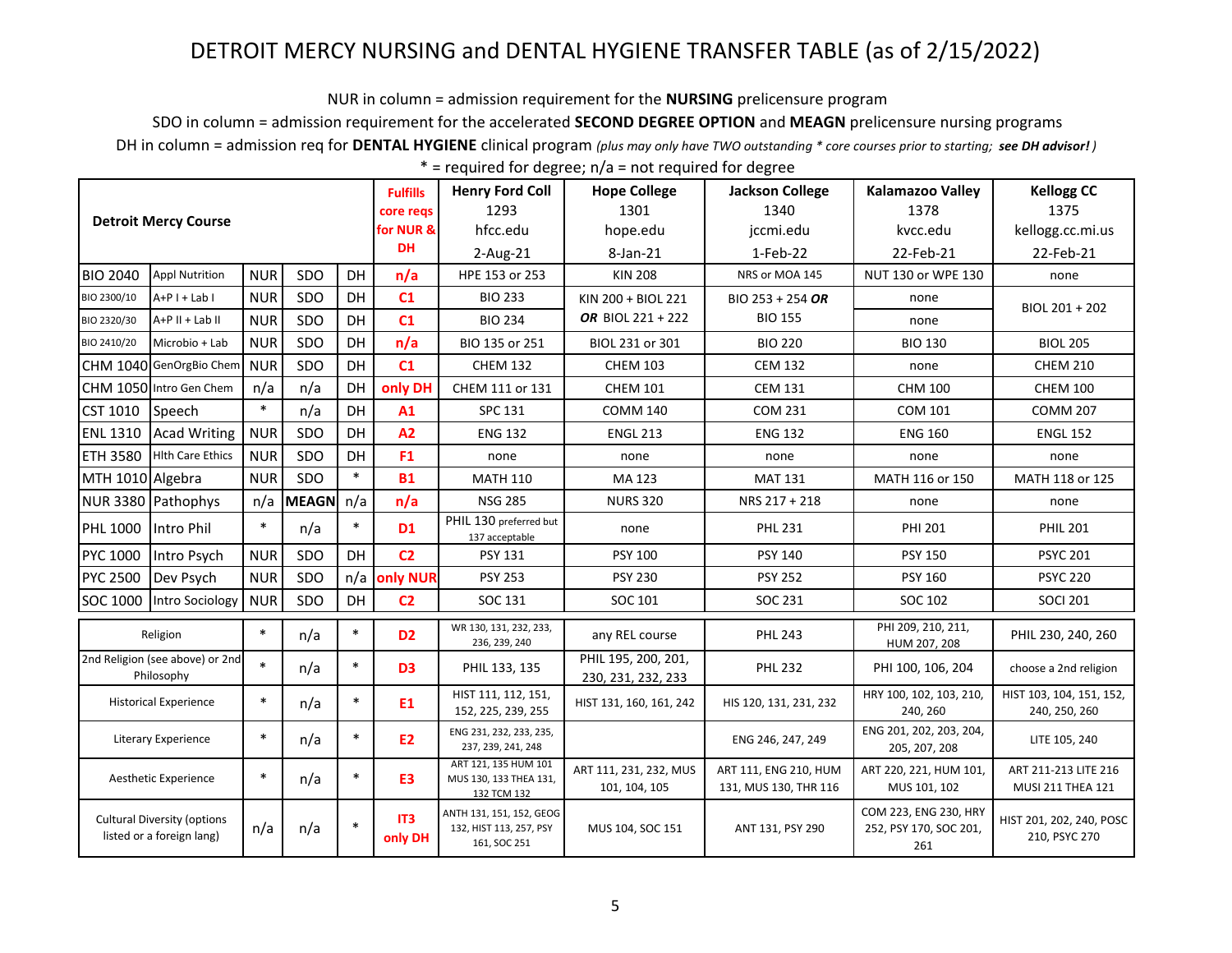NUR in column = admission requirement for the **NURSING** prelicensure program

SDO in column = admission requirement for the accelerated **SECOND DEGREE OPTION** and **MEAGN** prelicensure nursing programs

DH in column = admission req for **DENTAL HYGIENE** clinical program *(plus may only have TWO outstanding \* core courses prior to starting; see DH advisor! )*

|                                                                 |                                               |            |              |        |                            | <b>Lansing CC</b>                                                       | Lourdes (Ohio)                                     | <b>Macomb CC</b>                                                               | <b>Madonna Univ</b>                             | <b>Marygrove College</b>                           |
|-----------------------------------------------------------------|-----------------------------------------------|------------|--------------|--------|----------------------------|-------------------------------------------------------------------------|----------------------------------------------------|--------------------------------------------------------------------------------|-------------------------------------------------|----------------------------------------------------|
|                                                                 | <b>Detroit Mercy Course</b>                   |            |              |        | core reqs                  | 1414                                                                    | 1427                                               | 1722                                                                           | 1437                                            | 1452                                               |
|                                                                 |                                               |            |              |        | for NUR &                  | Icc.edu                                                                 | lourdes.edu                                        | macomb.edu                                                                     | madonna.edu                                     | marygrove.edu                                      |
|                                                                 |                                               |            |              |        | <b>DH</b>                  | $2$ -Aug-21                                                             | 2-Aug-21                                           | $2$ -Aug-21                                                                    | 2-Aug-21                                        | 22-Feb-21                                          |
| <b>BIO 2040</b>                                                 | <b>Appl Nutrition</b>                         | <b>NUR</b> | SDO          | DH     | n/a                        | <b>PFHW 123</b>                                                         | BIO 212 or 313                                     | <b>BIOL 1400</b>                                                               | NFS 2270 (or 2220 + 2230)                       | BIO 141, HEC 141 or HSC 320                        |
| BIO 2300/10                                                     | $A+P I + Lab I$                               | <b>NUR</b> | SDO          | DH     | C1                         | BIOL 201 + 202                                                          | BIO 330 + BIL 330                                  | <b>BIOL 2710</b>                                                               | <b>BIO 2450</b>                                 | <b>BIO 271</b>                                     |
| BIO 2320/30                                                     | $A+P$ II + Lab II                             | <b>NUR</b> | SDO          | DH     | C1                         |                                                                         | BIO 331 + BIL 331                                  |                                                                                | <b>BIO 2460</b>                                 | <b>BIO 272</b>                                     |
| BIO 2410/20                                                     | Microbio + Lab                                | <b>NUR</b> | SDO          | DH     | n/a                        | BIOL 203 + 204                                                          | BIO 335 + BIL 335                                  | BIOL 2400 or 2730                                                              | <b>BIO 2260</b>                                 | <b>BIO 321</b>                                     |
|                                                                 | CHM 1040 GenOrgBio Chem                       | <b>NUR</b> | SDO          | DH     | C1                         | <b>CHEM 120</b>                                                         | CHM 121, 122 + 221                                 | <b>CHEM 1060</b>                                                               | CHM 1610                                        | <b>CHM 230</b>                                     |
|                                                                 | CHM 1050 Intro Gen Chem                       | n/a        | n/a          | DH     | only DH                    | <b>CHEM 125</b>                                                         |                                                    | <b>CHEM 1050</b>                                                               | CHM 1010                                        | none                                               |
| <b>CST 1010</b>                                                 | Speech                                        | $\ast$     | n/a          | DH     | A1                         | <b>SPCH 130</b>                                                         | none                                               | <b>SPCH 1060</b>                                                               | <b>COM 2350</b>                                 | <b>ENG 209</b>                                     |
|                                                                 | ENL 1310 Acad Writing                         | <b>NUR</b> | SDO          | DH     | A2                         | ENGL 122, 132,<br>WRIT 122 or 132                                       | ENG 102 or 105                                     | ENGL 1190 or 1220                                                              | <b>WRT 1020</b>                                 | <b>ENG 108</b>                                     |
| <b>ETH 3580</b>                                                 | <b>Hith Care Ethics</b>                       | <b>NUR</b> | SDO          | DH     | F <sub>1</sub>             | PHIL 265-retired @ LCC?                                                 | PHL 202 or 310                                     | none                                                                           | PHL 4110 or RST 4110                            | none                                               |
| MTH 1010 Algebra                                                |                                               | <b>NUR</b> | <b>SDO</b>   | $\ast$ | <b>B1</b>                  | <b>MATH 112</b>                                                         | MTH 122                                            | <b>MATH 1000</b>                                                               | MTH 1050                                        | MTH 105                                            |
|                                                                 | NUR 3380 Pathophys                            | n/a        | <b>MEAGN</b> | n/a    | n/a                        | <b>CHSE 114</b>                                                         |                                                    | none                                                                           | <b>BIO 3710</b>                                 | <b>HSC 327</b>                                     |
| PHL 1000                                                        | Intro Phil                                    | $\ast$     | n/a          | $\ast$ | D <sub>1</sub>             | PHIL 101 or 153                                                         | PHL 101                                            | <b>PHIL 2010</b>                                                               | PHL 1010                                        | PHL 126, 156 or 315                                |
| PYC 1000                                                        | Intro Psych                                   | <b>NUR</b> | SDO          | DH     | C <sub>2</sub>             | <b>PSYC 200</b>                                                         | PSY 110                                            | <b>PSYC 1010</b>                                                               | PSY 1010                                        | <b>PSY 205</b>                                     |
| <b>PYC 2500</b>                                                 | Dev Psych                                     | <b>NUR</b> | SDO          |        | n/a only NUR               | <b>PSYC 205</b>                                                         | <b>PSY 210</b>                                     | <b>PSYC 2450</b>                                                               | PSY 2450                                        | PSY 321                                            |
| SOC 1000                                                        | Intro Sociology                               | <b>NUR</b> | SDO          | DH     | C <sub>2</sub>             | <b>SOCL 120</b>                                                         | SOC 101                                            | <b>SOCY 1010</b>                                                               | SOC 1020 (or retired 1010)                      | SOC 201                                            |
|                                                                 | Religion                                      | $\ast$     | n/a          | $\ast$ | D <sub>2</sub>             | RELG 150-250                                                            | any THS                                            | HUMN 1700, 2000, 2100, 2911                                                    | RST 1330, 1450, 1460, 1550,<br>2560.2570        | any RS                                             |
|                                                                 | 2nd Religion (see above) or 2nd<br>Philosophy | $\ast$     | n/a          | $\ast$ | D <sub>3</sub>             | PHIL 211, 212, 260                                                      | PHL 302, 305, 306, 307,<br>315                     | PHIL 2120, 2400                                                                | PHL 1050, 2210, 2850, 3310,<br>PHL 4150         | PHL 276, 335, 345, 370,<br>396                     |
|                                                                 | <b>Historical Experience</b>                  | $\ast$     | n/a          | $\ast$ | E1                         | HIST 150, 211, 212, 214,<br>230, 240, 250                               | HST 121, 122, 214, 301, 305,<br>306, 315, 320, 407 | HIST 1500, 1600, 1700, 2100,<br>2200, 2420, 2520, INTL 2000                    | HIS 1080, 2310, 2450, 3300,<br>3330, 3810, 4530 | HIS 252, 253, 255, 256,<br>306, 311, 312, 321, 359 |
| $\ast$<br><b>Literary Experience</b>                            |                                               |            | n/a          | $\ast$ | <b>E2</b>                  | ENGL 201, 202, 203,<br>260                                              | ENG 200, 301, 302, 303, 304,<br>309, 310, 401, 402 | ENGL 1730, 2510, 2520,<br>2600, 2610, 2710, 2730                               | ENG 4230, 4540                                  | ENG 206, 222, 241, 321,<br>322, 331, 352           |
| Aesthetic Experience                                            |                                               | $\ast$     | n/a          | $\ast$ | E <sub>3</sub>             | ARTS 130, 211 ENGL 240<br>HUMS 140 MUSC 240, 246<br><b>THEA 110</b>     | ART 131, 341, 342, MUS<br>112, PHL 320             | ARTT 1620, 1625, 2650, 2660<br>HUMN 1210, 1270, 1300, 1460,<br>MUSC 1030, 2710 | ENG 3540, 4550, MUS<br>2020, 3330, 3340         | ENG 290, HUM 290, MUS<br>105, 240                  |
| <b>Cultural Diversity (options</b><br>listed or a foreign lang) |                                               | n/a        | n/a          | $\ast$ | IT <sub>3</sub><br>only DH | ECON 260, HUMS 125, 160,<br>213, 214, 225, PSYC 240,<br><b>SPCH 280</b> | HST 103, 104                                       | ANTH 1000, GEOG 2000, HIST<br>1700, HUMN 1750, POLS 1900,<br>1950, PSYC 2500   | GEO 3010, HIS 4631, PSC<br>3210, 4631           | ENG 328, GEO 199, 301,<br>HIS 316, 323, POL 315    |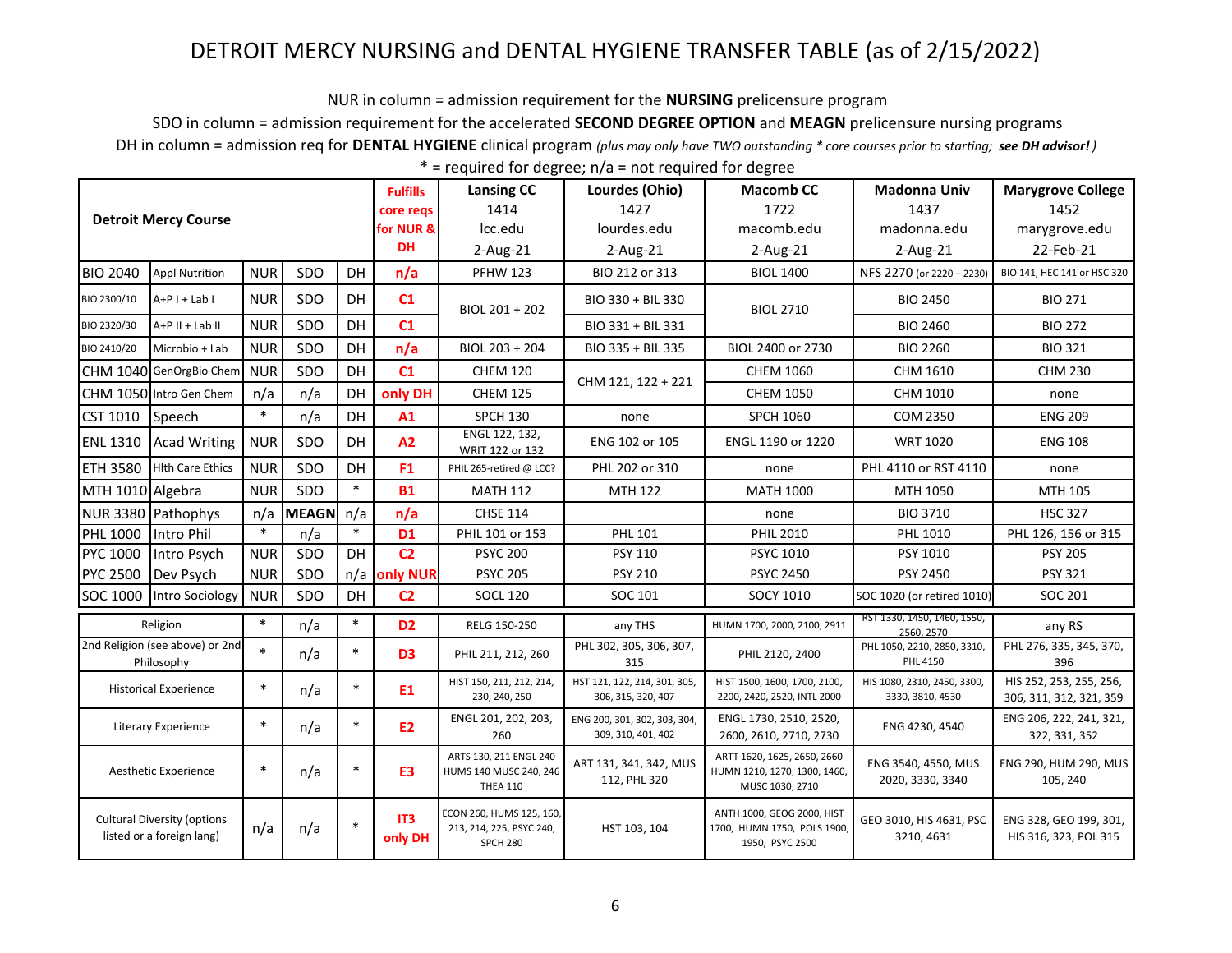NUR in column = admission requirement for the **NURSING** prelicensure program

SDO in column = admission requirement for the accelerated SECOND DEGREE OPTION and MEAGN prelicensure nursing programs

DH in column = admission req for DENTAL HYGIENE clinical program (plus may only have TWO outstanding \* core courses prior to starting; see DH advisor!)

|                                                                 |                                               |            |              |           | <b>Fulfills</b> | <b>Michigan State</b>                               | <b>Mid Michigan CC</b> | <b>Monroe County CC</b>                                 | <b>Mott CC</b>                                     | <b>Muskegon CC</b>                                 |
|-----------------------------------------------------------------|-----------------------------------------------|------------|--------------|-----------|-----------------|-----------------------------------------------------|------------------------|---------------------------------------------------------|----------------------------------------------------|----------------------------------------------------|
|                                                                 | <b>Detroit Mercy Course</b>                   |            |              |           | core regs       | 1465                                                | 1523                   | 1514                                                    | 1225                                               | 1495                                               |
|                                                                 |                                               |            |              |           | for NUR &       | msu.edu                                             | midmich.edu            | monroeccc.edu                                           | mcc.edu                                            | muskegoncc.edu                                     |
|                                                                 |                                               |            |              |           | <b>DH</b>       | $2$ -Aug-21                                         | 8-Jan-21               | $2$ -Aug-21                                             | $2$ -Aug-21                                        | $2$ -Aug-21                                        |
| <b>BIO 2040</b>                                                 | <b>Appl Nutrition</b>                         | <b>NUR</b> | SDO          | <b>DH</b> | n/a             | HNF 150 or 310                                      | none                   | HLTSC 151                                               | <b>AHLT 112</b>                                    | none                                               |
| BIO 2300/10                                                     | $A+P I + Lab I$                               | <b>NUR</b> | SDO          | DH        | C1              | ANTR 350 + KIN 217 + PSL<br>250 (or PSL 310) OR KIN | <b>BIO 141</b>         | <b>BIOL 157</b>                                         | <b>BIOL 151</b>                                    | <b>BIOL 105</b>                                    |
| BIO 2320/30                                                     | $A+P$ II + Lab II                             | <b>NUR</b> | SDO          | <b>DH</b> | C1              | 216 + KIN 217 + PSL 250 (or<br>PSL 310)             | <b>BIO 142</b>         | <b>BIOL 158</b>                                         | <b>BIOL 152</b>                                    | <b>BIOL 106</b>                                    |
| BIO 2410/20                                                     | Microbio + Lab                                | <b>NUR</b> | SDO          | DH        | n/a             | MMG 201, 301 or 463<br>(plus MMG 302 for lab)       | <b>BIO 210</b>         | <b>BIOL 260</b>                                         | <b>BIOL 156</b>                                    | BIOL 207 + 207A                                    |
|                                                                 | CHM 1040 GenOrgBio Chem                       | <b>NUR</b> | SDO          | <b>DH</b> | C1              | CEM 143 + BMB 200                                   | <b>CHM 106</b>         | <b>CHEM 160</b>                                         | <b>CHEM 112</b>                                    | <b>CHEM 109</b>                                    |
|                                                                 | CHM 1050 Intro Gen Chem                       | n/a        | n/a          | DH        | only DH         | <b>CEM 121</b>                                      | <b>CHM 105</b>         | <b>CHEM 150</b>                                         | <b>CHEM 123</b>                                    | <b>CHEM 100</b>                                    |
| <b>CST 1010</b>                                                 | <b>Speech</b>                                 |            | n/a          | DH        | A1              | <b>COM 100</b>                                      | <b>COM 257</b>         | <b>SPCH 152</b>                                         | <b>COMM 131</b>                                    | COM 201                                            |
| <b>ENL 1310</b>                                                 | <b>Acad Writing</b>                           | <b>NUR</b> | SDO          | DH        | A2              | 1 of WRA 101-195H                                   | ENG 111 or 222         | <b>ENGL 152</b>                                         | <b>ENGL 102</b>                                    | <b>ENG 102</b>                                     |
| <b>ETH 3580</b>                                                 | <b>Hith Care Ethics</b>                       | <b>NUR</b> | SDO          | DH        | F <sub>1</sub>  | <b>PHL 344</b>                                      | none                   | none                                                    | none                                               | <b>PHIL 204</b>                                    |
| MTH 1010 Algebra                                                |                                               | <b>NUR</b> | SDO          | $\ast$    | <b>B1</b>       | MTH 103                                             | <b>MAT 105</b>         | <b>MATH 151</b>                                         | MATH 123 or 130                                    | MATH 100A (was 050)                                |
|                                                                 | NUR 3380 Pathophys                            | n/a        | <b>MEAGN</b> | n/a       | n/a             | NUR 300 or 301                                      | <b>BIO 245</b>         | <b>BIOL 259</b>                                         | none                                               | none                                               |
| <b>PHL 1000</b>                                                 | Intro Phil                                    | $\ast$     | n/a          | $\ast$    | <b>D1</b>       | PHL 101 or 200                                      | <b>PHL 201</b>         | <b>PHIL 152</b>                                         | <b>PHIL 101</b>                                    | <b>PHIL 101</b>                                    |
| PYC 1000                                                        | Intro Psych                                   | <b>NUR</b> | SDO          | DH        | C <sub>2</sub>  | PSY 101                                             | <b>PSY 101</b>         | PSYCH 151                                               | <b>PSYC 281</b>                                    | <b>PSYC 201</b>                                    |
| <b>PYC 2500</b>                                                 | Dev Psych                                     | <b>NUR</b> | SDO          | n/a       | only NUR        | HDFS 225 or PSY 238                                 | <b>PSY 212</b>         | PSYCH 254                                               | <b>PSYC 288</b>                                    | <b>PSYC 207</b>                                    |
| SOC 1000                                                        | Intro Sociology                               | <b>NUR</b> | SDO          | <b>DH</b> | C <sub>2</sub>  | SOC 100                                             | SOC 101                | SOC 151                                                 | <b>SOCY 191</b>                                    | SOC 101                                            |
|                                                                 |                                               |            |              |           |                 |                                                     |                        |                                                         |                                                    |                                                    |
|                                                                 | Religion                                      | $\ast$     | n/a          | $\ast$    | D <sub>2</sub>  | REL 101, 150, 210, 220,<br>221, 260                 | REL 111, 200, 225, 250 | <b>PHIL 253</b>                                         | PHIL 165, 251                                      | <b>PHIL 210</b>                                    |
|                                                                 | 2nd Religion (see above) or 2nd<br>Philosophy | $\ast$     | n/a          | $\ast$    | D <sub>3</sub>  | PHL 210, 211                                        | PHL 205, 210, 250      | none                                                    | PHIL 190, 297                                      | PHIL 104, 203                                      |
| <b>Historical Experience</b>                                    |                                               | $\ast$     | n/a          | $\ast$    | E <sub>1</sub>  | HST 202, 203                                        | HIS 101, 211, 212      | HIST 151, 152, 154, 155,<br>158, 255, 256               | HIST 154, 155, 253, 259                            | HIST 101, 102, 150, 151,<br>201, 202, 207          |
| Literary Experience                                             |                                               | $\ast$     | n/a          | $\ast$    | E <sub>2</sub>  | ENG 329, 349, 350                                   | <b>ENG 112</b>         | ENGL 240, 251, 252, 260                                 | ENGL 223, 225, 226, 227                            | ENG 200, 201, 204, 205,<br>206                     |
| Aesthetic Experience                                            |                                               | $\ast$     | n/a          | $\ast$    | E <sub>3</sub>  | ENG 230, PHL 347                                    | HUM 101, 102           | ART 155 280 282 HUMAN 151<br>256 257 MUSIC 266 THEA 151 | FILM 181, 249, MUS 180, 181<br>182, 186, THTR 110  | ART 100A, 198, 199, 202, MU<br>103, TH 101, 102    |
| <b>Cultural Diversity (options</b><br>listed or a foreign lang) |                                               | n/a        | n/a          | $\ast$    | IT3<br>only DH  | EC 306, GEO 204, ISS<br>335, PHL 351                | ANT 170, HUM 200       | ANTHR 152 165 ENGL 266 GEOG<br>152 HIST 159 SOC 251     | FILM 251, GEOG 142, HIST<br>152, MUS 183, PSCN 275 | ANTH 103, 110, ENG 207,<br>GEOG 104, 105, PSCI 211 |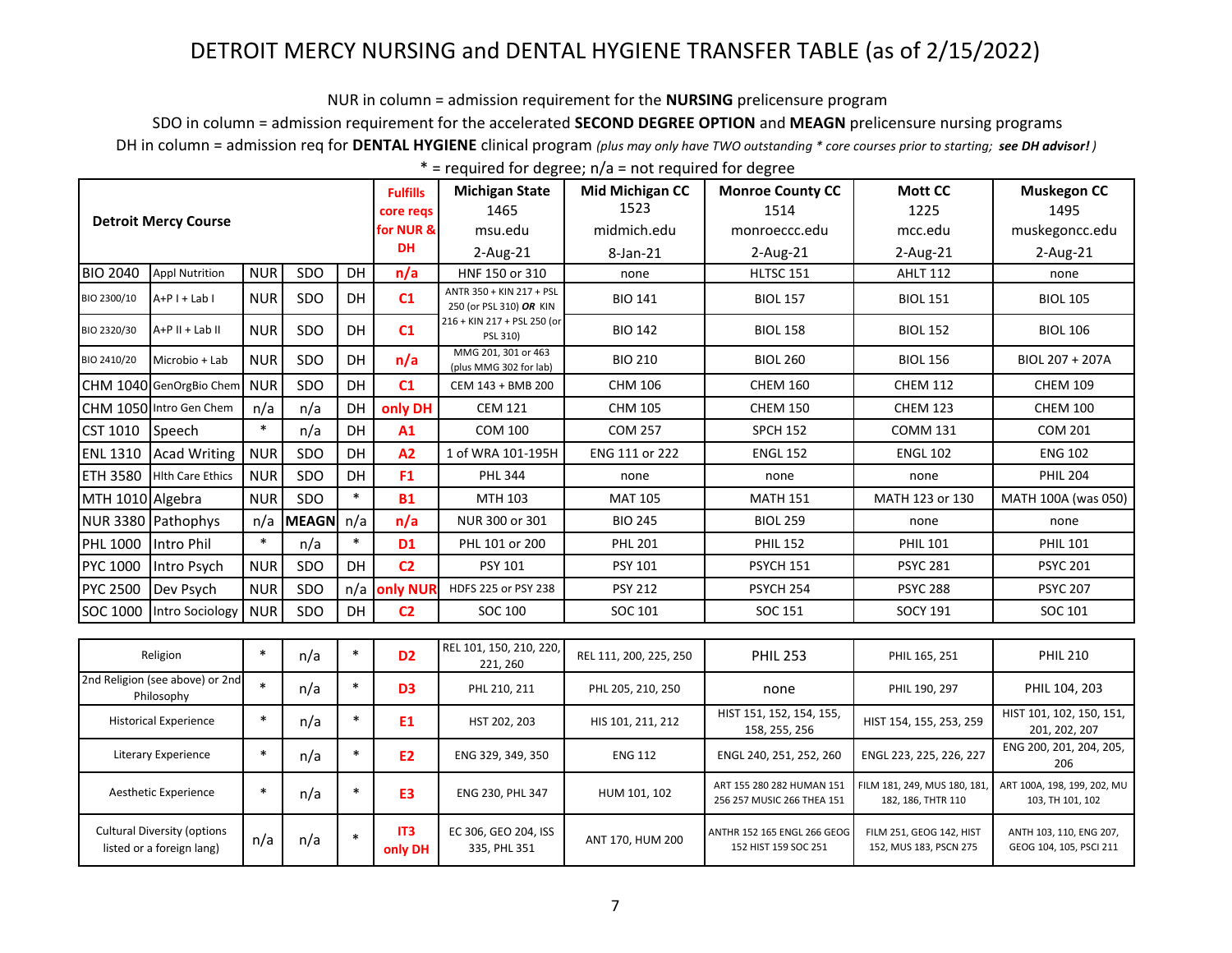NUR in column = admission requirement for the **NURSING** prelicensure program

SDO in column = admission requirement for the accelerated **SECOND DEGREE OPTION** and **MEAGN** prelicensure nursing programs

DH in column = admission req for **DENTAL HYGIENE** clinical program *(plus may only have TWO outstanding \* core courses prior to starting; see DH advisor! )*

|                                                                 |                                               |            |                |                                                                     | <b>Fulfills</b><br>core regs                  | <b>Northwestn Mich</b><br>1564                                  | <b>Oakland CC</b><br>1607                                                  | <b>OU</b> (Fall 2017 new #s)<br>1497                                      | <b>OU</b> (pre-Fall 2017 #s)<br>1497               | <b>Saginaw Valley</b><br>1766 |
|-----------------------------------------------------------------|-----------------------------------------------|------------|----------------|---------------------------------------------------------------------|-----------------------------------------------|-----------------------------------------------------------------|----------------------------------------------------------------------------|---------------------------------------------------------------------------|----------------------------------------------------|-------------------------------|
|                                                                 | <b>Detroit Mercy Course</b>                   |            |                |                                                                     | for NUR &                                     | nmc.edu                                                         | oaklandcc.edu                                                              | oakland.edu                                                               | oakland.edu                                        | sysu.edu                      |
|                                                                 |                                               |            |                |                                                                     | DH                                            | $2$ -Aug-21                                                     | 2-Aug-21                                                                   | $2-Aug-21$                                                                | $2$ -Aug- $21$                                     | $2$ -Aug-21                   |
| <b>BIO 2040</b>                                                 | <b>Appl Nutrition</b>                         | <b>NUR</b> | SDO            | DH                                                                  | n/a                                           | BIO 220 or 240                                                  | <b>HEA 1510</b>                                                            | <b>HS or NTR 2500</b>                                                     | HS 205, 301, NH 301, AHS<br>301 or NRS 220         | <b>BIOL 236 or KINE 358</b>   |
| BIO 2300/10                                                     | $A+P I + Lab I$                               | <b>NUR</b> | SDO            | DH                                                                  | C1                                            | <b>BIO 227</b>                                                  | <b>BIO 2630</b>                                                            | BIO 2100 + 2101 + 2600                                                    | BIO 121                                            | <b>BIOL 232</b>               |
| BIO 2320/30                                                     | $A+P$ II + Lab II                             | <b>NUR</b> | SDO            | DH                                                                  | C1                                            | <b>BIO 228</b>                                                  | <b>BIO 2640</b>                                                            |                                                                           | (or BIO 205+206+207)<br>(or BIO 205+322+207)       | BIOL 233 + 233L               |
| BIO 2410/20                                                     | Microbio + Lab                                | <b>NUR</b> | SDO            | DH                                                                  | n/a                                           | BIO 208 + 208L                                                  | <b>BIO 2710</b>                                                            | BIO 3520+3521 or MLS 4300+4320                                            | BIO 307+308 or MLS 430+432                         | <b>BIOL 237</b>               |
|                                                                 | CHM 1040 GenOrgBio Chem                       | <b>NUR</b> | SDO            | DH                                                                  | C1                                            | none                                                            | CHE 1320                                                                   | CHM 2010                                                                  | <b>CHM 201</b>                                     | <b>CHEM 240</b>               |
|                                                                 | CHM 1050 Intro Gen Chem                       | n/a        | n/a            | DH                                                                  | only DH                                       | CHM 101                                                         | CHE 1000                                                                   | CHM 1040                                                                  | <b>CHM 104</b>                                     | <b>CHEM 105</b>               |
| <b>CST 1010</b>                                                 | Speech                                        | $\ast$     | n/a            | DH                                                                  | A1                                            | <b>COM 111</b>                                                  | COM 1600                                                                   | <b>COM 2000</b>                                                           | <b>COM 201</b>                                     | COMM 105B                     |
| <b>ENL 1310</b>                                                 | <b>Acad Writing</b>                           | <b>NUR</b> | SDO            | DH                                                                  | A2                                            | <b>ENG 112</b>                                                  | <b>ENG 1520</b>                                                            | <b>WRT 1060</b>                                                           | <b>WRT 160</b>                                     | ENGL 112 or 212               |
| <b>ETH 3580</b>                                                 | <b>Hith Care Ethics</b>                       | <b>NUR</b> | SDO            | DH                                                                  | F <sub>1</sub>                                | none                                                            | MDA 1350                                                                   | PHL 3500 or HS 4500                                                       | PHL 318 or HS 450                                  | <b>PHIL 205B</b>              |
| MTH 1010 Algebra                                                |                                               | <b>NUR</b> | SDO            | $\ast$                                                              | <b>B1</b>                                     | MTH 111                                                         | <b>MAT 1150</b>                                                            | MTH 0662                                                                  | MTH 062 (was 012)                                  | MATH 103 or 120A              |
|                                                                 | NUR 3380 Pathophys                            | n/a        | <b>MEAGN</b>   | n/a                                                                 | n/a                                           | <b>BIO 255</b>                                                  | <b>BIO 2660</b>                                                            | NRS 2010 or 2011                                                          | <b>NRS 227</b>                                     | <b>NURS 242</b>               |
| <b>PHL 1000</b>                                                 | Intro Phil                                    | $\ast$     | n/a            | $\ast$                                                              | D <sub>1</sub>                                | <b>PHL 101</b>                                                  | PHI 1510                                                                   | PHL 1100                                                                  | <b>PHL 101</b>                                     | none                          |
| <b>PYC 1000</b>                                                 | Intro Psych                                   | <b>NUR</b> | SDO            | DH                                                                  | C <sub>2</sub>                                | PSY 101                                                         | PSY 2510                                                                   | PSY 1000                                                                  | <b>PSY 100</b>                                     | <b>PSYC 100</b>               |
| <b>PYC 2500</b>                                                 | Dev Psych                                     | <b>NUR</b> | SDO            | n/a                                                                 | only NUR                                      | <b>PSY 211</b>                                                  | PSY 2740                                                                   | PSY 2250                                                                  | <b>PSY 225</b>                                     | <b>PSYC 210</b>               |
| SOC 1000                                                        | Intro Sociology                               | <b>NUR</b> | SDO            | DH                                                                  | C <sub>2</sub>                                | SOC 101                                                         | SOC 2510                                                                   | SOC 1000                                                                  | SOC 100                                            | SOC 111 or 211                |
|                                                                 | Religion                                      | $\ast$     | n/a            | $\ast$                                                              | D <sub>2</sub>                                | PHL 121, 122                                                    | HUM 1710, 2720                                                             | any REL 1100-3750                                                         | any REL 100-355                                    | <b>RS 100</b>                 |
|                                                                 | 2nd Religion (see above) or 2nd<br>Philosophy | $\ast$     | n/a            | $\ast$                                                              | D <sub>3</sub>                                | <b>PHL 202</b>                                                  | PHI 2710                                                                   | PHL 1070, 1300, 2200,<br>2210, 2220                                       | PHL 107, 204, 205, 206, 300,<br>312, 325           | PHIL 230, 240                 |
|                                                                 | <b>Historical Experience</b>                  | $\ast$     | n/a            | $\ast$                                                              | E <sub>1</sub>                                | HST 111, 112, 212                                               | HIS 1510, 1550, 2510,<br>2520, 2610, 2620                                  | HST 1100, 1200, 1300,<br>1400, 2280, 2600, 2602                           | HST 101, 102, 114, 115, 219,<br>261, 262, 292, 323 | HIST 100B, 100C               |
| Literary Experience                                             |                                               | $\ast$     | n/a            | $\ast$                                                              | <b>E2</b>                                     | <b>ENG 240</b>                                                  | ENG 1610, 1710, 1720, 2510,<br>2520, 2530, 2540, 2550, 2560,<br>2750, 2770 | ENG 1500, 1700, 2300,<br>2500, 3520, 3600, 3620,<br>3700, 3710, 3720      | ENG 111, 112, 303, 306, 307,<br>332, 333, 342      | ENGL 201, 334, 336,<br>338    |
| $\ast$<br>n/a<br>Aesthetic Experience                           |                                               | $\ast$     | E <sub>3</sub> | ART 100, 111, 112, ENG<br>267, HUM 101, 102 MUS<br>110, 111 THR 151 | HUM 1510, 1900, 2100, 2900,<br>THE 1561, 1570 | AH 1002, ENG 2610, MUS 1000,<br>PHL 3130, THA 1000              | AH 100, 101, ENG 250, MUS<br>100, 338, PHL 312, THA 100                    | <b>ART 100</b>                                                            |                                                    |                               |
| <b>Cultural Diversity (options</b><br>listed or a foreign lang) |                                               | n/a        | n/a            | $\ast$                                                              | IT3<br>only DH                                | ANT 113, ENG 245, GEO<br>109, HST 101, 102, HUM<br>221, PSY 225 | ANT 1540, 2510, 2750 COM<br>2290 GEO 1520 HIS 1520 POL<br>2610 SOC 2530    | AN 1111, 3240, GEO 350, PS AN 102, 350, GEO 350, PS 131,<br>131, 330, 333 | 330, 333                                           | SOC 112                       |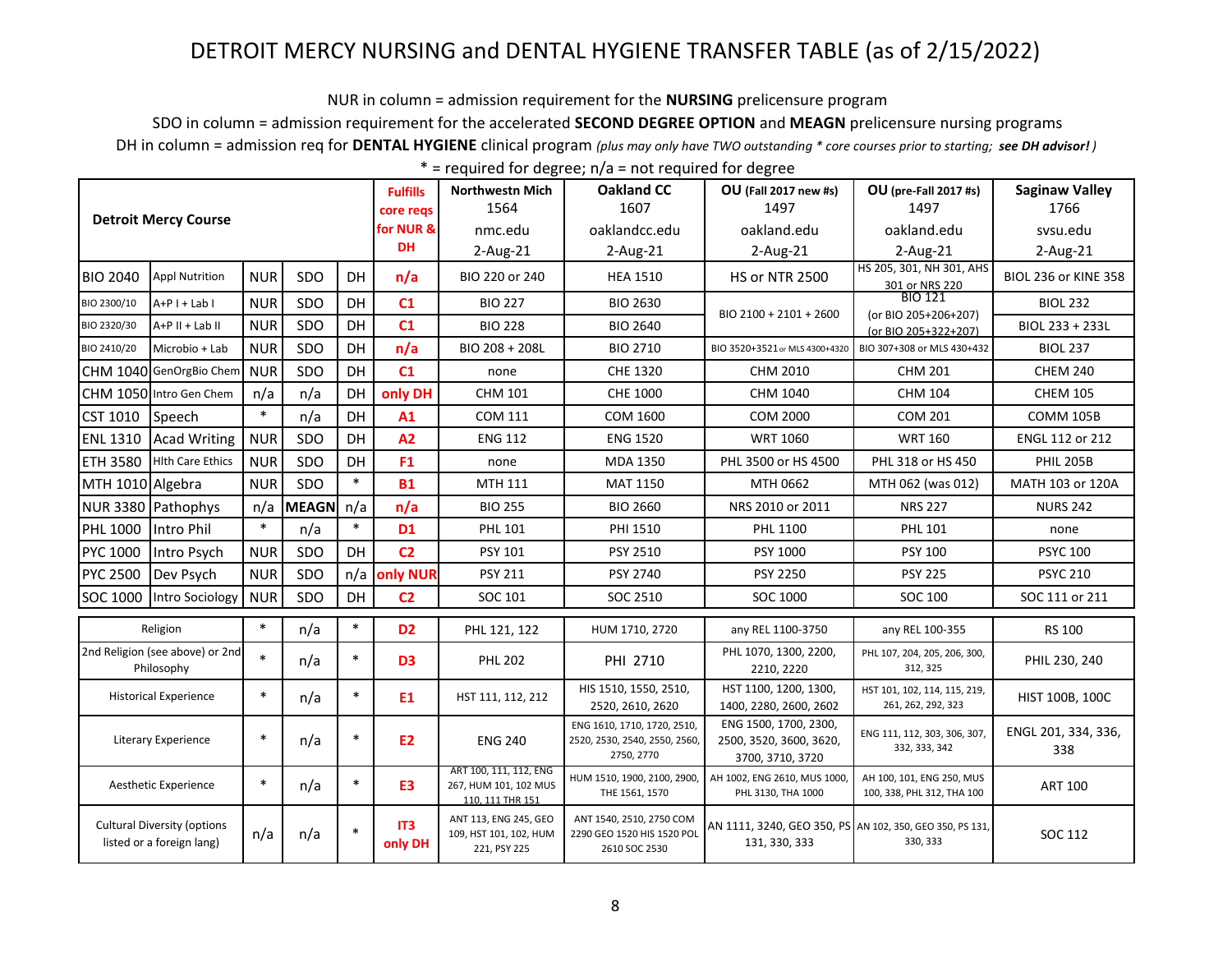NUR in column = admission requirement for the **NURSING** prelicensure program

SDO in column = admission requirement for the accelerated **SECOND DEGREE OPTION** and **MEAGN** prelicensure nursing programs

DH in column = admission req for **DENTAL HYGIENE** clinical program *(plus may only have TWO outstanding \* core courses prior to starting; see DH advisor! )*

| $*$ = required for degree; $n/a$ = not required for degree |  |  |
|------------------------------------------------------------|--|--|
|------------------------------------------------------------|--|--|

|                                                                 |                                               |            |                |                                    | <b>Fulfills</b>                                                  | <b>Schoolcraft Coll</b>                                    | <b>Spokane CC</b>                              | <b>St Clair County CC</b>                  | <b>St Clair College</b>                       | U of M-Ann Arbor                                       |
|-----------------------------------------------------------------|-----------------------------------------------|------------|----------------|------------------------------------|------------------------------------------------------------------|------------------------------------------------------------|------------------------------------------------|--------------------------------------------|-----------------------------------------------|--------------------------------------------------------|
|                                                                 | <b>Detroit Mercy Course</b>                   |            |                |                                    | core regs                                                        | 1764                                                       | 4739<br>online                                 | 1628                                       | 100887                                        | 1839                                                   |
|                                                                 |                                               |            |                |                                    | for NUR &                                                        | schoolcraft.edu                                            | scc.spokane.edu                                | sc4.edu                                    | stclaircollege.ca                             | umich.edu                                              |
|                                                                 |                                               |            |                |                                    | <b>DH</b>                                                        | 15-Feb-21                                                  | 8-Jan-21                                       | 2-Aug-21                                   | 11-Oct-19                                     | 2-Aug-21                                               |
| <b>BIO 2040</b>                                                 | <b>Appl Nutrition</b>                         | <b>NUR</b> | SDO            | DH                                 | n/a                                                              | <b>BIOL 115</b>                                            | <b>NUTRI 251</b>                               | <b>HE 205</b>                              |                                               | MOVESCI 241 or NUTR 510                                |
| BIO 2300/10                                                     | $A+P I + Lab I$                               | <b>NUR</b> | SDO            | DH                                 | C1                                                               | BIOL 237 + 238 OR                                          | <b>BIOL 241</b>                                | <b>BIO 271</b>                             | <b>BIO 140</b>                                | ANAT 403 + PHYSIOL 201 or<br>ANAT 403 + PHYSIOL 502 or |
| BIO 2320/30                                                     | A+P II + Lab II                               | <b>NUR</b> | SDO            | DH                                 | C1                                                               | <b>BIOL 236</b>                                            | <b>BIOL 242</b>                                | <b>BIO 272</b>                             | <b>BIO 240</b>                                | ANAT 403 + BIO 225 + 226                               |
| BIO 2410/20                                                     | Microbio + Lab                                | <b>NUR</b> | SDO            | DH                                 | n/a                                                              | <b>BIOL 243</b>                                            | <b>BIOL 260</b>                                | BIO 205 or 206                             |                                               | BIOLOGY 207<br>(OR MICROBIO 301 + 350)                 |
|                                                                 | CHM 1040 GenOrgBio Chem                       | <b>NUR</b> | SDO            | DH                                 | C1                                                               | <b>CHEM 120</b>                                            | CHEM 121 + 122 + 123                           | <b>CHM 102</b>                             |                                               | BIOLCHEM 212 or 415                                    |
|                                                                 | CHM 1050 Intro Gen Chem                       | n/a        | n/a            | DH                                 | only DH                                                          | <b>CHEM 104</b>                                            |                                                |                                            |                                               |                                                        |
| CST 1010                                                        | Speech                                        | $\ast$     | n/a            | DH                                 | A1                                                               | <b>COMA 103</b>                                            | may not take online                            | SPC 101                                    | none                                          | <b>COMM 100</b>                                        |
| <b>ENL 1310</b>                                                 | <b>Acad Writing</b>                           | <b>NUR</b> | SDO            | DH                                 | A2                                                               | ENG 102 or 221                                             | <b>ENGL 102</b>                                | <b>ENG 102</b>                             | <b>ENG 300W</b>                               | <b>ENGLISH 124 or 125</b>                              |
| <b>ETH 3580</b>                                                 | <b>Hith Care Ethics</b>                       | <b>NUR</b> | SDO            | DH                                 | F <sub>1</sub>                                                   | <b>PHIL 257</b>                                            | <b>PHIL 257</b>                                | none                                       |                                               | <b>PHIL 356</b>                                        |
| MTH 1010 Algebra                                                |                                               | <b>NUR</b> | SDO            | $\ast$                             | <b>B1</b>                                                        | <b>MATH 113</b>                                            | <b>MATH 099</b>                                | MTH 110                                    | MTH 128 or 301                                | MATH 103 or 105                                        |
|                                                                 | NUR 3380 Pathophys                            | n/a        | <b>MEAGN</b>   | n/a                                | n/a                                                              | none                                                       | none                                           |                                            |                                               | <b>NURS 245</b>                                        |
| <b>PHL 1000</b>                                                 | Intro Phil                                    | $\ast$     | n/a            | $\ast$                             | <b>D1</b>                                                        | <b>PHIL 243</b>                                            | <b>PHIL 101</b>                                | <b>PHL 210</b>                             | <b>SSC 129G</b>                               | <b>PHIL 202</b>                                        |
| PYC 1000                                                        | Intro Psych                                   | <b>NUR</b> | SDO            | DH                                 | C <sub>2</sub>                                                   | <b>PSYCH 201</b>                                           | <b>PSYC 100</b>                                | <b>PSY 180</b>                             | SSC 160 or 160G                               | <b>PSYCH 111</b>                                       |
| <b>PYC 2500</b>                                                 | Dev Psych                                     | <b>NUR</b> | SDO            | n/a                                | only NUR                                                         | PSYCH <sub>229</sub>                                       | <b>PSYC 200</b>                                | <b>PSY 220</b>                             | SSC 240 or 240G                               | <b>PSYCH 250</b>                                       |
| SOC 1000                                                        | Intro Sociology                               | <b>NUR</b> | SDO            | DH                                 | C <sub>2</sub>                                                   | SOC 201                                                    | SOC 101                                        | SOC 101                                    | SSC 164 or 164G                               | SOC 100, 195 or 300                                    |
|                                                                 | Religion                                      | $\ast$     | n/a            | $\ast$                             | D <sub>2</sub>                                                   | <b>ANTH 211</b>                                            | none                                           | <b>PHL 220</b>                             |                                               | any RELIGION, PHIL 230                                 |
|                                                                 | 2nd Religion (see above) or 2nd<br>Philosophy | $\ast$     | n/a            | $\ast$                             | D <sub>3</sub>                                                   | <b>PHIL 265</b>                                            | PHIL 115, 120, 209, 215                        | none                                       | <b>SSC 179</b>                                | PHIL 152, 160, 181, 232,<br>303, 383, 389              |
|                                                                 | <b>Historical Experience</b>                  | $\ast$     | n/a            | $\ast$                             | E <sub>1</sub>                                                   | HIST 134, 137, 138, 151,<br>152, 153                       | HIST 136, 137                                  | HIS 101, 149, 150, 233                     | <b>SSC 187G</b>                               | HISTORY 103, 260, 261                                  |
| $\ast$<br>$\ast$<br>n/a<br>Literary Experience                  |                                               |            | E <sub>2</sub> | ENG 243 244 245 246<br>248 251 275 |                                                                  | ENG 205, 206, 207, 208,<br>220, 221, 225                   | <b>LSW 101G</b>                                | <b>ENGLISH 297</b>                         |                                               |                                                        |
| $\ast$<br>Aesthetic Experience                                  |                                               | n/a        | $\ast$         | E <sub>3</sub>                     | ART 201 216 ENG 200 HUM<br>150 MUSIC 105 155 159<br>THEA 101 208 | ART 100, MUSC 105                                          | ART 120-122, ENG 255,<br>MUS 106, THA 101, 106 | LBS 218G, ONT 259, SSC<br>137G, 158G, 183G | SAC/HUMS 236                                  |                                                        |
| <b>Cultural Diversity (options</b><br>listed or a foreign lang) |                                               | n/a        | n/a            |                                    | IT3<br>only DH                                                   | ANTH 112, 117, 201, 214,<br>GEOG 133, POLS 207, SOC<br>210 | <b>GEOG 101</b>                                | ANT 171, GEO 102, 233, HIS<br>102, PSY 280 | any ASL, LBS 110G, SSC<br>110G 121G 150G 186G | POLSCI 140                                             |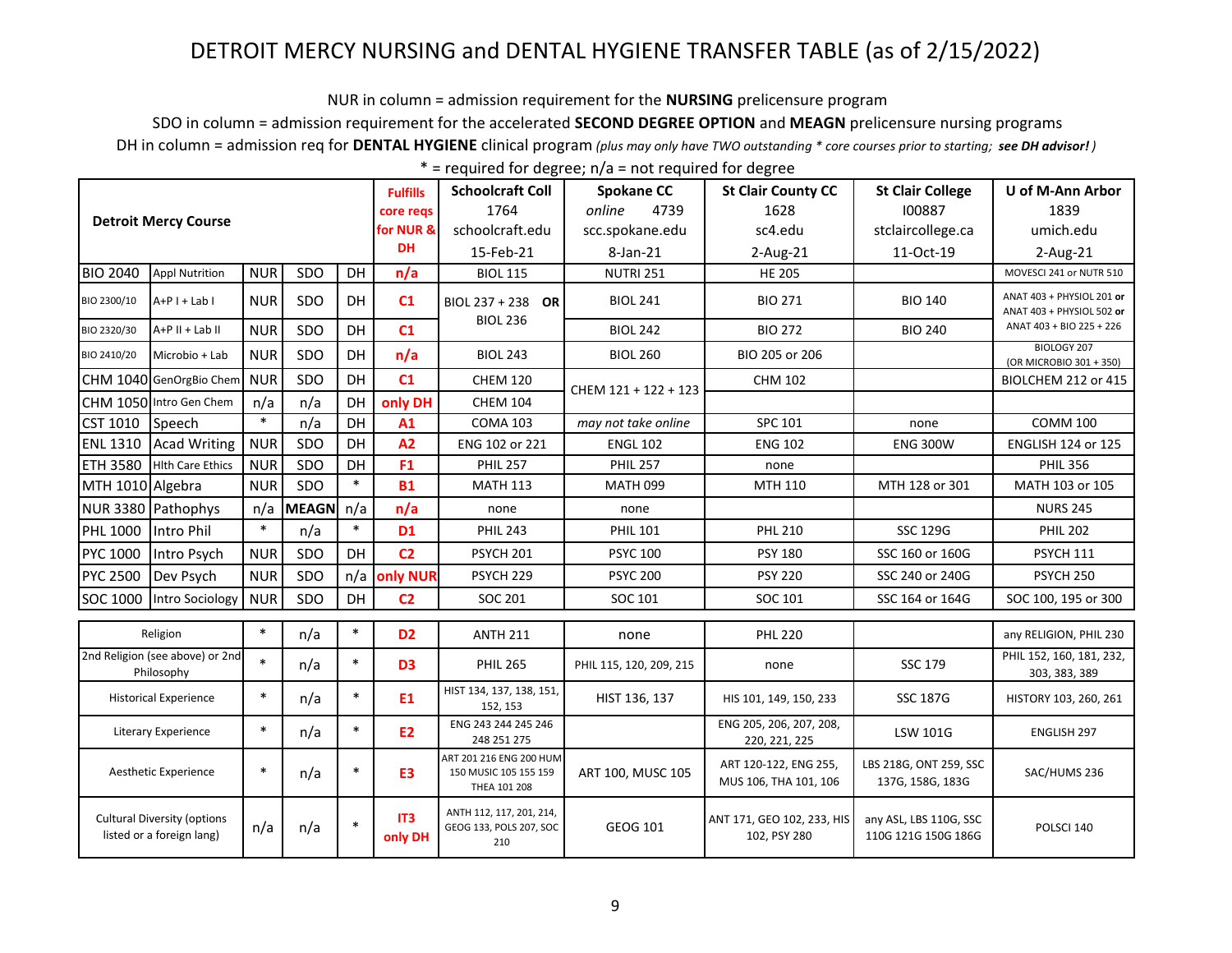NUR in column = admission requirement for the NURSING prelicensure program

SDO in column = admission requirement for the accelerated SECOND DEGREE OPTION and MEAGN prelicensure nursing programs

DH in column = admission req for DENTAL HYGIENE clinical program (plus may only have TWO outstanding \* core courses prior to starting; see DH advisor!)

|                                                                 |                         |            |              |           | <b>Fulfills</b> | U of M-Dbn                                          | U of M-Flint           | <b>Univ of Phoenix</b>                      | <b>Univ of Toledo</b>                         | <b>Univ of Windsor</b>                                                      |
|-----------------------------------------------------------------|-------------------------|------------|--------------|-----------|-----------------|-----------------------------------------------------|------------------------|---------------------------------------------|-----------------------------------------------|-----------------------------------------------------------------------------|
| <b>Detroit Mercy Course</b>                                     |                         |            |              |           | core regs       | 1861                                                | 1853                   | 1024                                        | 1845                                          | 100904                                                                      |
|                                                                 |                         |            |              |           | for NUR &       | umd.umich.edu                                       | umflint.edu            | phoenix.edu                                 | utoledo.edu                                   | uwindsor.ca                                                                 |
|                                                                 |                         |            |              |           | <b>DH</b>       | $2$ -Aug-21                                         | $2-Aug-21$             | 8-Dec-20                                    | 2-Aug-21                                      | 23-Sep-21                                                                   |
| <b>BIO 2040</b>                                                 | <b>Appl Nutrition</b>   | <b>NUR</b> | SDO          | DH        | n/a             | ANTH or NSCI 415                                    | <b>NSC 209</b>         | SCI 220 or 241                              | BIOL 3210 or HEAL 4700 OR<br><b>HEAL 2800</b> | <b>NURS 391</b>                                                             |
| BIO 2300/10                                                     | $A+P I + Lab I$         | <b>NUR</b> | SDO          | <b>DH</b> | C1              | <b>BIOL 103</b>                                     | <b>BIO 167</b>         | BIO 290 (no credit for<br>our BIO 2310 Lab) | KINE 2560 + 2460                              | BIOL 175 + 177 or                                                           |
| BIO 2320/30                                                     | A+P II + Lab II         | <b>NUR</b> | SDO          | DH        | C1              | BIOL 105 or 305                                     | <b>BIO 168</b>         | BIO 291 (no credit for<br>our BIO 2330 Lab) | KINE 2570 + 2470                              | BIOL 202, 204 + 205                                                         |
| BIO 2410/20                                                     | Microbio + Lab          | <b>NUR</b> | SDO          | DH        | n/a             | <b>BIOL 385</b>                                     | <b>BIO 135</b>         | <b>SCI 250</b>                              | <b>BIOL 2100</b>                              | BIOL 238 or 352                                                             |
|                                                                 | CHM 1040 GenOrgBio Chem | <b>NUR</b> | SDO          | DH        | C1              | <b>CHEM 111</b>                                     | <b>CHM 252</b>         |                                             | <b>CHEM 1120</b>                              | <b>CHEM 191</b>                                                             |
|                                                                 | CHM 1050 Intro Gen Chem | n/a        | n/a          | DH        | only DH         |                                                     |                        |                                             |                                               | <b>CHEM 110</b>                                                             |
| CST 1010                                                        | Speech                  | $\ast$     | n/a          | DH        | A1              | none                                                | <b>COM 210</b>         | none                                        | <b>COMM 2600</b>                              |                                                                             |
| <b>ENL 1310</b>                                                 | Acad Writing            | <b>NUR</b> | SDO          | <b>DH</b> | A2              | <b>COMP 105</b>                                     | <b>ENG 112</b>         | COMM 215 or COM 220                         | ENGL 1110, 1130, 1140 or<br>1150              | <b>ENGL 1001</b>                                                            |
| <b>ETH 3580</b>                                                 | <b>Hith Care Ethics</b> | <b>NUR</b> | SDO          | DH        | F <sub>1</sub>  | PHIL 442 or HPS 442                                 | NSC 180 (or 178)       | HCS 335 or 435                              | <b>PHIL 3370</b>                              | PHIL 2250 or GART 2040                                                      |
| MTH 1010 Algebra                                                |                         | <b>NUR</b> | SDO          | $\ast$    | <b>B1</b>       | <b>MATH 104</b>                                     | MTH 111                | MAT 117, MTH 209 or 220                     | <b>MATH 1320</b>                              | <b>MATH 1980</b>                                                            |
|                                                                 | NUR 3380 Pathophys      | n/a        | <b>MEAGN</b> | n/a       | n/a             | none                                                | <b>NSC 207</b>         | none                                        |                                               |                                                                             |
| <b>PHL 1000</b>                                                 | Intro Phil              | $\ast$     | n/a          | $\ast$    | <b>D1</b>       | <b>PHIL 100</b>                                     | <b>PHL 101</b>         | <b>PHI 105</b>                              | <b>PHIL 2200</b>                              | <b>PHIL 1100</b>                                                            |
| PYC 1000                                                        | Intro Psych             | <b>NUR</b> | SDO          | <b>DH</b> | C <sub>2</sub>  | <b>PSYC 171</b>                                     | <b>PSY 100</b>         | <b>PSY 300</b>                              | PSY 1010                                      | PSYCH 1150 + 1160                                                           |
| <b>PYC 2500</b>                                                 | Dev Psych               | <b>NUR</b> | SDO          |           | n/a only NUR    | <b>PSYC 300</b>                                     | <b>PSY 313</b>         | PSY 280 or 375                              | PSY 2510                                      | PSYCH 223 + 224 + 225                                                       |
| SOC 1000                                                        | Intro Sociology         | <b>NUR</b> | SDO          | <b>DH</b> | C <sub>2</sub>  | <b>SOC 200</b>                                      | SOC 100                | SOC 100 or 120                              | SOC 1010                                      | SACR 1100 (or SOC 110)                                                      |
| Religion                                                        |                         | $\ast$     | n/a          | $\ast$    | D <sub>2</sub>  | <b>HUM 201</b>                                      | <b>PHL 151</b>         | HUM 130, REL 133, 134                       | <b>REL 1220</b>                               | GENARTS 07-100, 221, 222,<br>229, 230, 231, 232, 322                        |
| 2nd Religion (see above) or 2nd<br>Philosophy                   |                         | $\ast$     | n/a          | $\ast$    | D <sub>3</sub>  | PHIL 120, 200, 234,<br>301, 302, 365                | PHL 162, 165           | PHL 215, 410                                | <b>PHIL 1010</b>                              | PHIL 1120, 1290, 1300, 1600,<br>2220, 2260, 2270, 2280, 2360,<br>2400, 2430 |
| <b>Historical Experience</b>                                    |                         | $\ast$     | n/a          | $\ast$    | E <sub>1</sub>  | HIST 101, 111, 112                                  | HIS 113, 114, 120, 121 | HIS 110, 113, 120                           | HIST 1010, 2010, 2020                         | HIST 1030, 1130, 1230                                                       |
| <b>Literary Experience</b>                                      |                         | $\ast$     | n/a          | $\ast$    | E <sub>2</sub>  | ENGL 230, 231, 232, 233,<br>235, 236, 237, 238, 239 | ENG 208, 213           |                                             | ENGL 2710, 2720,<br>2730                      | ENGL 1209, 1229, 1239,<br>1289, 2019, 2029, 2709                            |
| Aesthetic Experience                                            |                         | $\ast$     | n/a          | $\ast$    | E <sub>3</sub>  | HUM 100, 170, 240                                   | MUS 100, 240, 245      | <b>HUM 205</b>                              | FILM 1310, MUS 2420                           | MUSIC 106, 337, PHIL 343                                                    |
| <b>Cultural Diversity (options</b><br>listed or a foreign lang) |                         | n/a        | n/a          | $\ast$    | IT3<br>only DH  | <b>ANTH 101</b>                                     |                        | ETH 125, SOC 315                            | <b>HIST 1010</b>                              | HIST 1030, 1130, 1230                                                       |